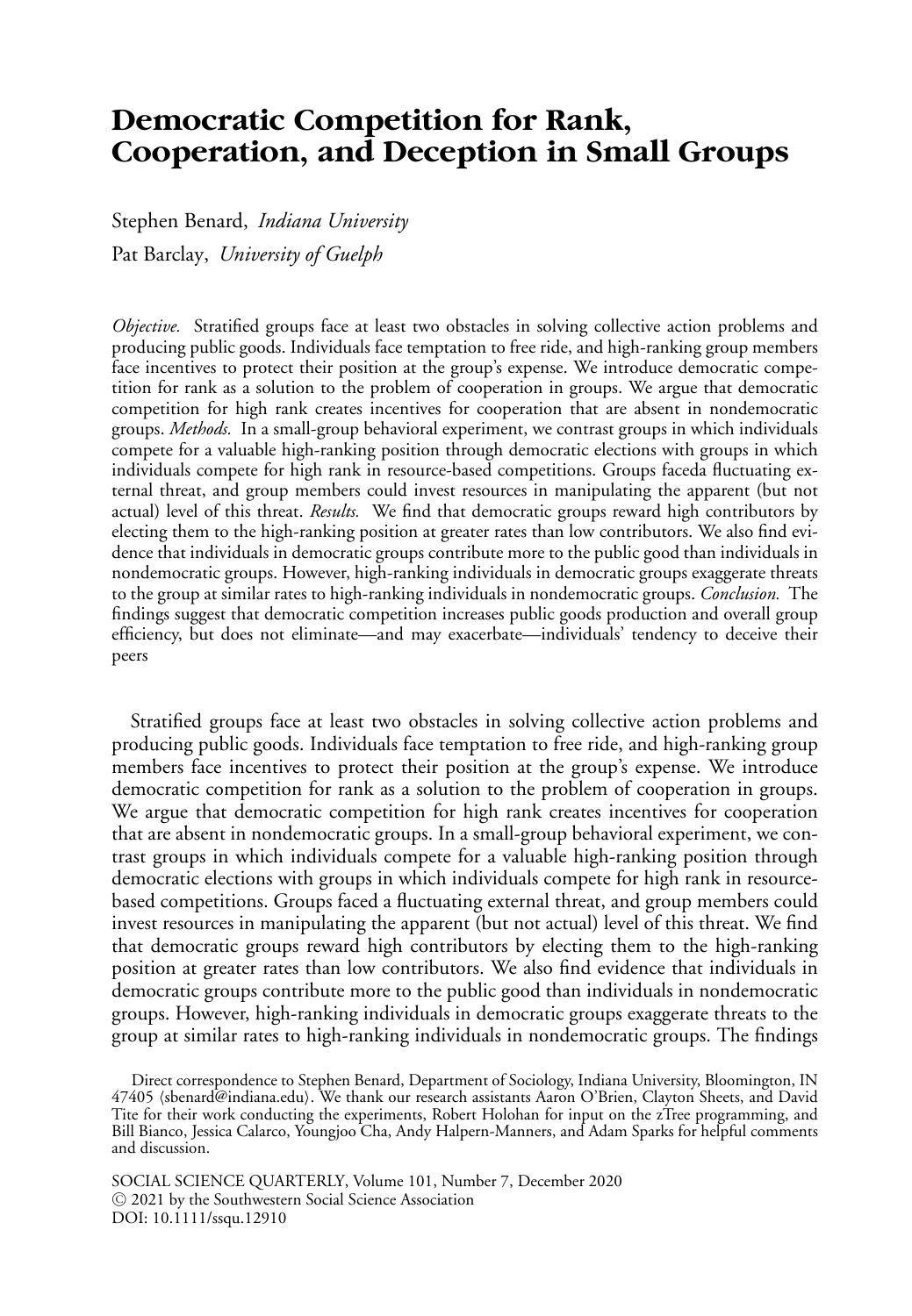suggest that democratic competition increases public goods production and overall group efficiency, but does not eliminate—and may exacerbate—individuals' tendency to deceive their peers.

Individuals in groups often experience tension between doing what is best for the individual and doing what is best for the group. A person who defends their group against a hostile out-group increases the group's chance of survival but places themself in harm's way (Bornstein, 2003). Similar tensions underlie a wide range of "collective action" problems, including the decision to contribute to public goods (Hardin, 1982; Horne, 2009; Kollock, 1998; Oliver, Marwell, and Teixeira, 1985; Olson, 1965), pay taxes (Komorita and Parks, 1994), or participate in risky social movements (McAdam, 1990).

This tension is exacerbated by the fact that many groups are stratified into ranks that offer varying access to resources and control over the fates of others. Modern bureaucracies are organized into hierarchical ranks of superiors and subordinates (Blau, 1968), as are political parties (Tsebelis, 1990), criminal gangs (Gambetta, 2009), social movement organizations (McAdam, 1990), and many voluntary associations (Putnam, 2000). Because high-ranking positions offer greater rewards, they generate within-group competition for the chance to occupy them (Gould, 2003). This means that individuals with limited resources—time, energy, money—must sometimes choose between investing resources in competing for rank within the group or in helping the group achieve a goal, such as overcoming an external threat (Reeve and Hölldobler, 2007; Reeve and Shen, 2006; West et al., 2006). For example, politicians who tarnish their opponent's reputation in intraparty competition may increase their personal chances of representing the party in a general election, while also decreasing their party's chances of winning that election (Tsebilis, 1990).

Further, individuals who attain high-ranking positions must decide whether to use their position to help the group produce public goods, or to maintain their position at the group's expense. Leaders can promote cooperation in groups by setting and enforcing standards for prosocial behavior (De Cremer and Van Knippenberg, 2002). Accordingly, groups are more likely to relinquish control to a leader when the group fails to solve collective action problems (Samuelson et al., 1984). However, some high-ranking individuals take advantage of their position in order to retain it. High-ranking individuals respond to instability in their position by withholding valuable information from the group and excluding useful contributions from potential rivals (Maner and Mead, 2010). In addition, we (Barclay and Benard, 2013) found that high-ranking group members deceive low-ranking group members by exaggerating the seriousness of external threats, encouraging them to divert resources away from within-group competition for rank, and toward coping with the external threat.

In this article, we investigate how different forms of intragroup competition for valued, high-ranking positions in groups shape the tension between individual and collective interests. We contrast democratic competition, in which individuals attain high rank by winning the votes of in-group members, with resource-based competition, in which individuals attain high rank by investing resources in intragroup competition. We ask whether democratic competition for rank helps to solve both the free-rider problem and the tendency for high-ranking group members to mislead low-ranking group members about potential threats.

We hypothesize that democratic competition will have prosocial effects because it creates a tighter coupling between individual and group interests. Democratic competition creates incentives for individuals to contribute to public goods because groups tend to prefer that high contributors occupy more powerful positions. Prosocial behavior thus provides a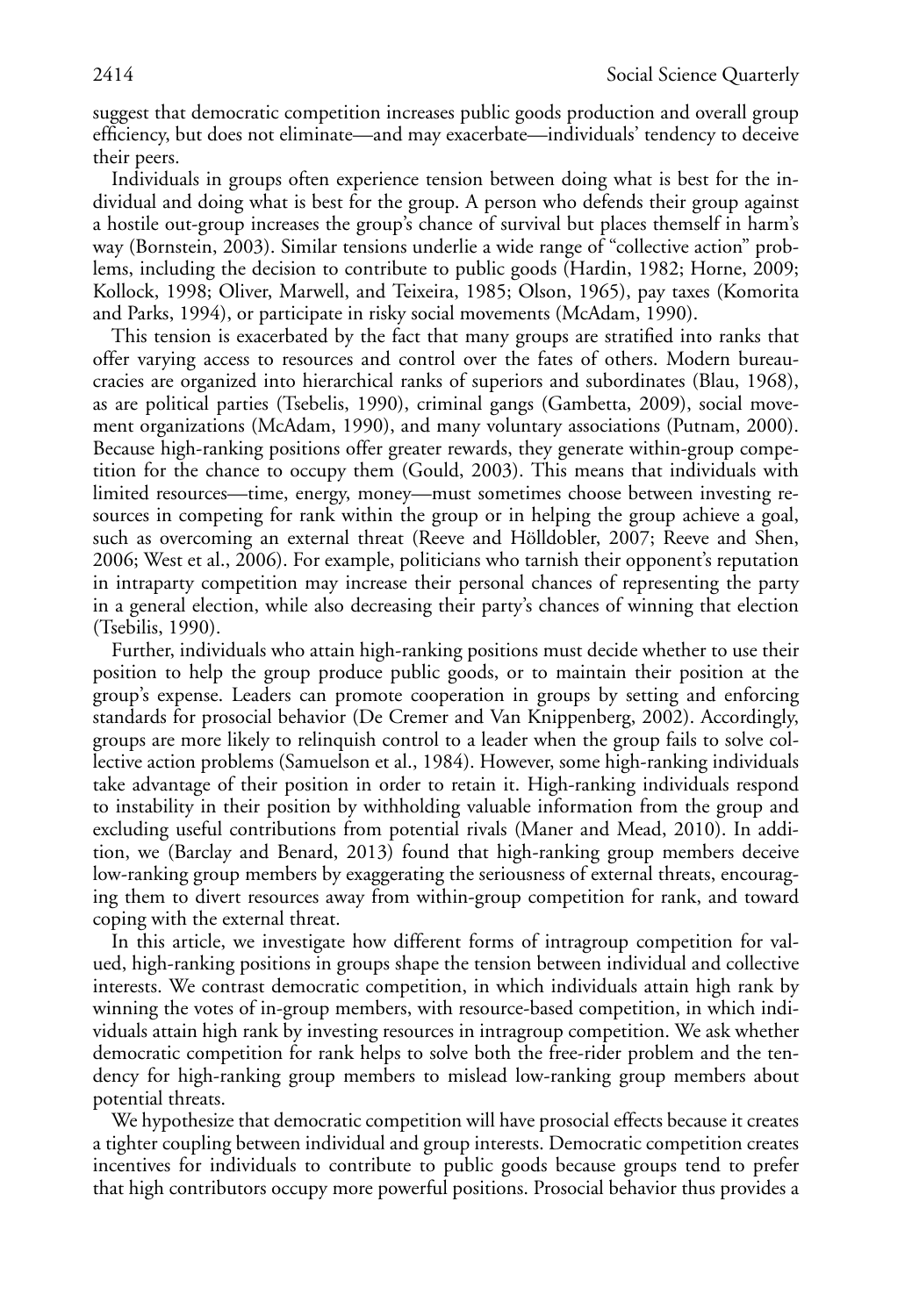pathway to attaining high rank in democratic groups. Democratic competition also creates incentives for leaders to behave prosocially by making their position dependent on the approval of subordinates.

By investigating the effects of democratic competition on prosocial behavior, we contribute to the existing literature in several ways. Prior work on leadership and public goods focuses on either the conditions under which individuals are willing to create leadership positions (Benard, 2012; Rutte and Wilke, 1985; Samuelson et al., 1984) or how the characteristics or behaviors of existing leaders make group success more likely (De Cremer and Van Vugt, 2002; Lewin, Lippitt, and White, 1939). We focus instead on how the nature of the intragroup political process shapes the behaviors of individuals within the group. In doing so, we test democratic competition as a structural solution to the public goods problem in small groups. A recent paper with a similar approach is Harrell and Simpson (2016), which we discovered after completing this manuscript and presenting it in several places. Like our study, this work also finds that groups prefer to elect cooperative participants, and that democratic groups contribute at greater rates than groups with randomly assigned leaders, suggesting further confidence in our findings. The two papers also differ in a number of substantive and methodological ways, including our incorporation of threats and threat manipulation, and our use of resource-based competition in the nondemocracy condition.

#### *Applications to Innovation*

Our approach has implications for the study of innovation in groups. Given the complexity of modern organizations, much innovation takes place in teams. Developing highperforming teams requires more than assembling a group of skilled team members (Woolley et al., 2010). Teams must leverage the expertise of their members to create "synergistic" outcomes beyond those the individual members are capable of (Hall and Watson, 1970; Manago, Sell, and Goar, 2018; Thomas-Hunt and Phillips, 2004). This requires navigating intragroup disagreement and conflict (Berger, Cohen, and Zelditch, 1972; West and Anderson, 1996).

While a moderate amount of task conflict can be beneficial for group performance (de Dreu, 2006), competition for rank can be damaging. Conflict over relative status in groups can lead individuals to withhold contributions from the group, diminishing group productivity (Kilduff, Willer, and Anderson, 2016). Further, groups may fail to identify expert group members and leverage their knowledge (Thomas-Hunt and Phillips, 2004), instead allowing more confident or dominant group members disproportionate influence on group decisions (Kennedy, Anderson, and Moore, 2013; Kilduff, Willer, and Anderson, 2016).

Similarly, we find that competition for rank can lead group members to invest resources in competing with one another, rather than in creating public goods. Providing structures for resolving competitions for rank in groups—such as democratic elections—may reduce these distractions. In addition, democratic competitions could be viewed as more legitimate than dominance-based competitions for rank, potentially encouraging group members to continue contributing to the group even when they do not receive high rank.

#### **Cooperative Behavior in Groups**

We examine two types of behavior in groups: contribution to public goods and manipulation of apparent external threats. The first—contribution to public goods—speaks to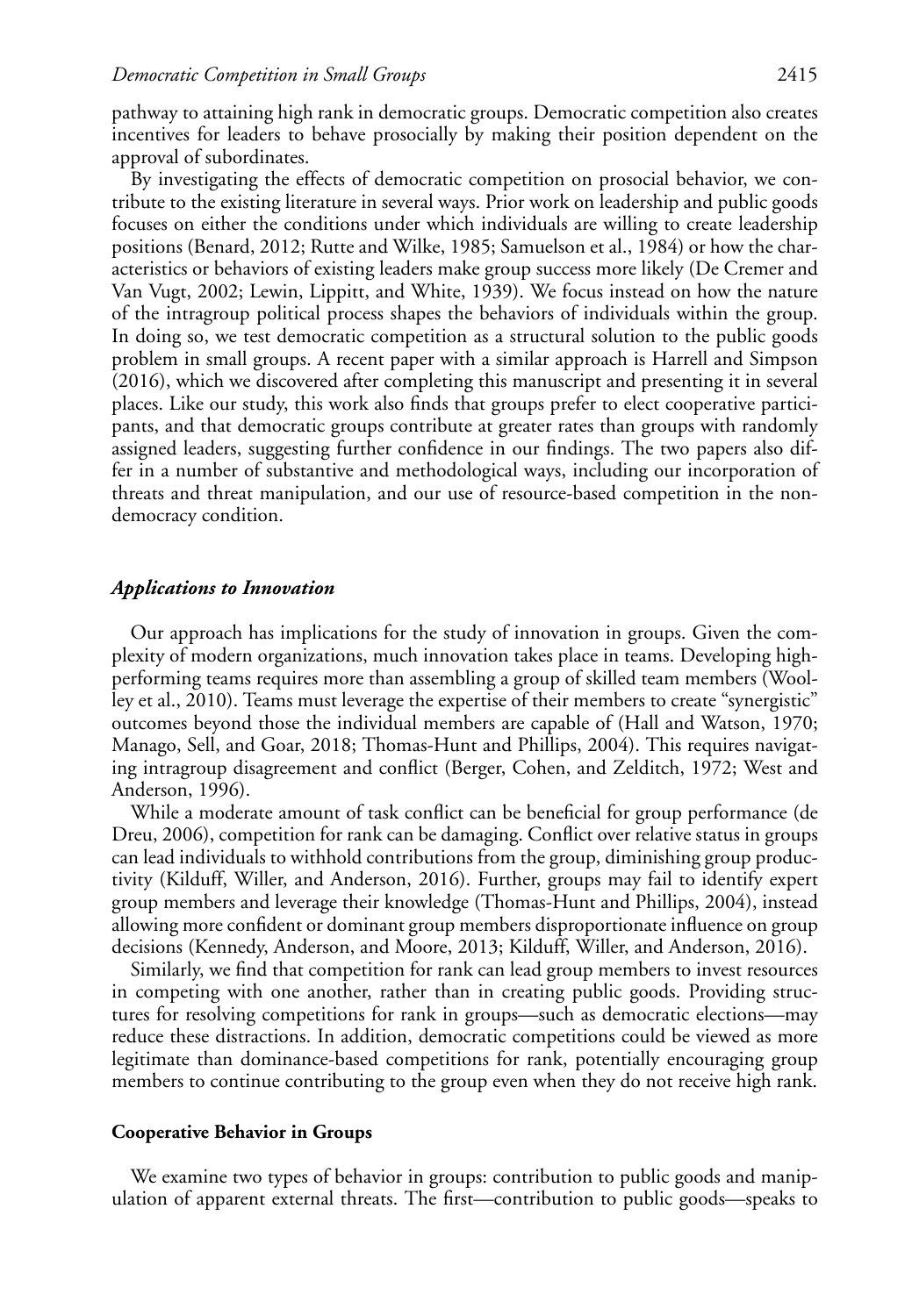a core question in the social sciences. In order to generate valued public goods, such as group defense (Bornstein, 2003; Hardin, 1968), political change (Olson, 1965; McAdam, 1990), natural resource management (Hardin, 1982; Ostrom, 1990), or the maintenance of a voluntary association (Putnam, 2000), individuals must make costly contributions of time, resources, and effort. The puzzle is that individuals fare best when withholding such resources (especially when they can "free ride" on the contributions of others), but if all follow this strategy, individuals fare worse than if all had contributed (Axelrod, 2006; Kollock, 1998; Komorita and Parks, 1994).

The second—manipulation of apparent threats—has been the focus of our earlier work (Barclay and Benard, 2013). Individuals are more likely to cooperate when their groups face external threats, such as hostile out-groups or natural disasters (Bornstein, 2003; Brewer, 2001; Coser, 1956; Simmel, 2010, 1955[1908]; Sherif, 1966; Willer, 2004; reviewed by Benard and Doan, 2011; Van Vugt, Hogan, and Kaiser, 2008). The tendency of groups to cooperate when threatened creates incentives for individuals to mislead the group about the seriousness of external threats. Exaggerating perceived threats can help powerful group members retain their positions, by encouraging subordinates to invest resources in addressing the external threat, rather than competing internally for the high-ranking position.<sup>1</sup> Correspondingly, high-ranking individuals are more likely to invest resources in manipulating apparent threats than low-ranking individuals, especially when they face competition for their position; such manipulation cost-effectively reduces competition for their position (Barclay and Benard, 2013).

Thus, groups face several obstacles to cooperation: all group members face temptation to free ride, and high-ranking group members can protect their position by manufacturing false threats to the group. Mechanisms for promoting cooperation include selective incentives (i.e., rewards and punishments: Horne, 2009; Oliver, 1980; Ostrom, Walker, and Gardner, 1992; Yamagishi, 1986) and appointing leaders (Benard, 2012; Rutte and Wilke, 1985; Samuelson et al., 1984). In this latter approach, individuals are given an opportunity to relinquish control of the group to a leader who can influence group cooperation either by making decisions on behalf of the group, or using selective incentives to encourage cooperative behavior.

## **Theory and Hypotheses**

In this article, we build on these past studies to evaluate a new approach to resolving collective action problems. This approach focuses not on whether groups can grant power to a high-ranking individual but on the intragroup political process—democratic or nondemocratic—through which individuals attain high rank. Our earlier work examined groups in which individuals attain high rank by investing resources in within-group competition. We extend our past findings by contrasting this type of resource-based competition with democratic competition, which awards the high-ranking position through a vote. We expect that, relative to resource-based competition, democratic competition for valued high-ranking positions increases cooperative behavior by incentivizing cooperation. We expect that individuals will prefer to elect cooperative individuals to the high-ranking position, for three reasons.

<sup>&</sup>lt;sup>1</sup>Political leaders of various party affiliations have been accused of exaggerating of group threats in order to fend off criticism and bolster their political position (e.g., Cirincione et al., 2004; Tisdall and Norton-Taylor, 2010). Indeed, some scholars view threat manipulation as a widely used political strategy for bolstering group cohesion (Fordham, 1998; Johnson, 1985).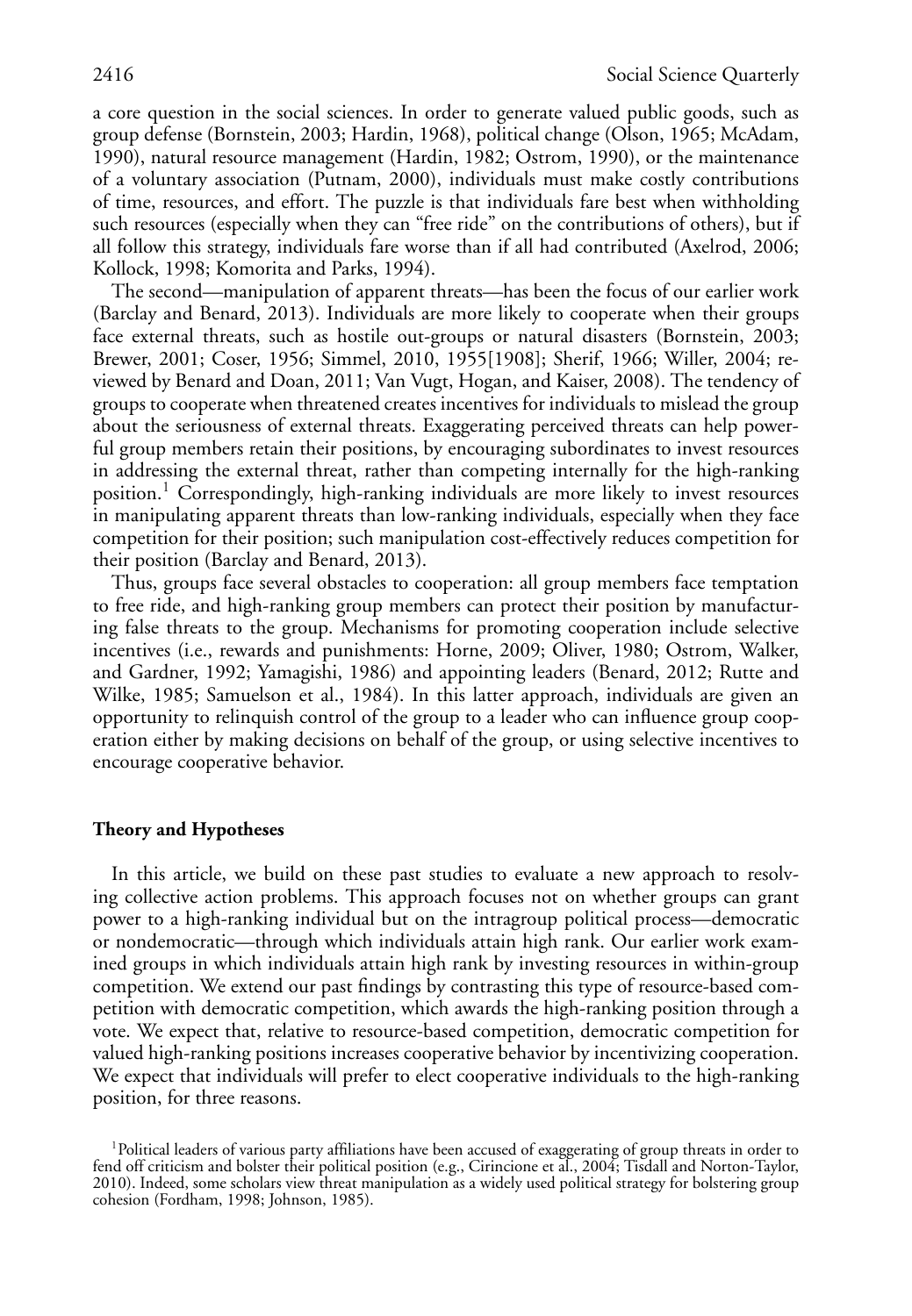First, individuals prefer leaders who will help the group generate public goods (Samuelson et al., 1985). Individuals also tend to endorse fair leaders and criticize selfish ones (Wit and Wilkie, 1988; see also Milinski, Semmann, and Krambeck, 2002). In a public goods setting, an individual's prior contributions signal the extent to which they value the public good over private gain. In our study, because the high-ranking position affords some influence over others' behavior, individuals should prefer high contributors because they expect them to encourage greater levels of public good production and thus benefit other group members materially.

Second, individuals respect and behave deferentially toward high contributors. Contributors to public goods receive more social status, and are more likely to be granted leadership positions by the group (Hardy and Van Vugt, 2006; Milinski, Semmann, and Krambeck, 2002). Similarly, individuals view contributors to the public good as more group-motivated and worthy of respect than noncontributors (Willer, 2009). In turn, individuals are more likely to trust high contributors (Barclay, 2004), and to grant them greater rewards (Kiyonari and Barclay, 2008). In nonautocratic groups, this prestige becomes a pathway to authority (Henrich and Gil-White, 2001).

Third, individuals may receive high rank *in exchange* for contribution. Humans have strong tendencies toward reciprocity (Blau, 1964; Cook and Cooper, 2003; Malinowski, 1920; Molm, 2010). Correspondingly, individuals exchange resources for deference (Bienenstock and Bianchi, 2004), and anthropological fieldwork shows similar patterns (Price, 2003). In this case, individuals are essentially buying rank via their contributions to the group. This differs from the prestige-based mechanism outlined in the preceding paragraph because it is a material exchange.

We do not attempt to empirically distinguish between these three mechanisms, instead, we begin from the prediction that individuals who contribute to the public good will be more likely to be democratically elected to high-ranking positions. Because highranking positions offer both greater resources and control over the fates of others, we expect that the chance to occupy the high-ranking position motivates group contribution. Under resource-based competition, in contrast, individuals are more likely (by definition) to obtain the high-ranking position when they withhold resources from the group, and instead funnel those resources into within-group competition for rank (Barclay and Benard,  $2013$ )<sup>2</sup>

As a result, we predict that

**H1**: Contributing to public goods will be positively associated with election to the highranking position, in democratic groups.

If H1 is correct, the net benefit of contributing to the public good is greater in democratic groups, compared to groups characterized by resource-based competition (for concision, we henceforth refer to these groups as "nondemocratic," recognizing that many types of nondemocratic groups exist). For this reason, we predict:

**H2**: Individuals will contribute to public goods at greater rates in democratic groups compared to nondemocratic groups.

<sup>2</sup>Because our focus is on testing our theoretical argument in a controlled laboratory setting, we can only speculate about the real-world applications of these findings. For example, dictators must invest resources in buying the loyalty of political and military elites (Magaloni and Kricheli, 2010), leaving fewer resources for promoting the public welfare. In organizations, the time and energy that managers invest in their internal competitions for rank with peers can distract them from their daily responsibilities, and lead to worse economic outcomes for their firms (Loch, Yaziji, and Langen, 2001).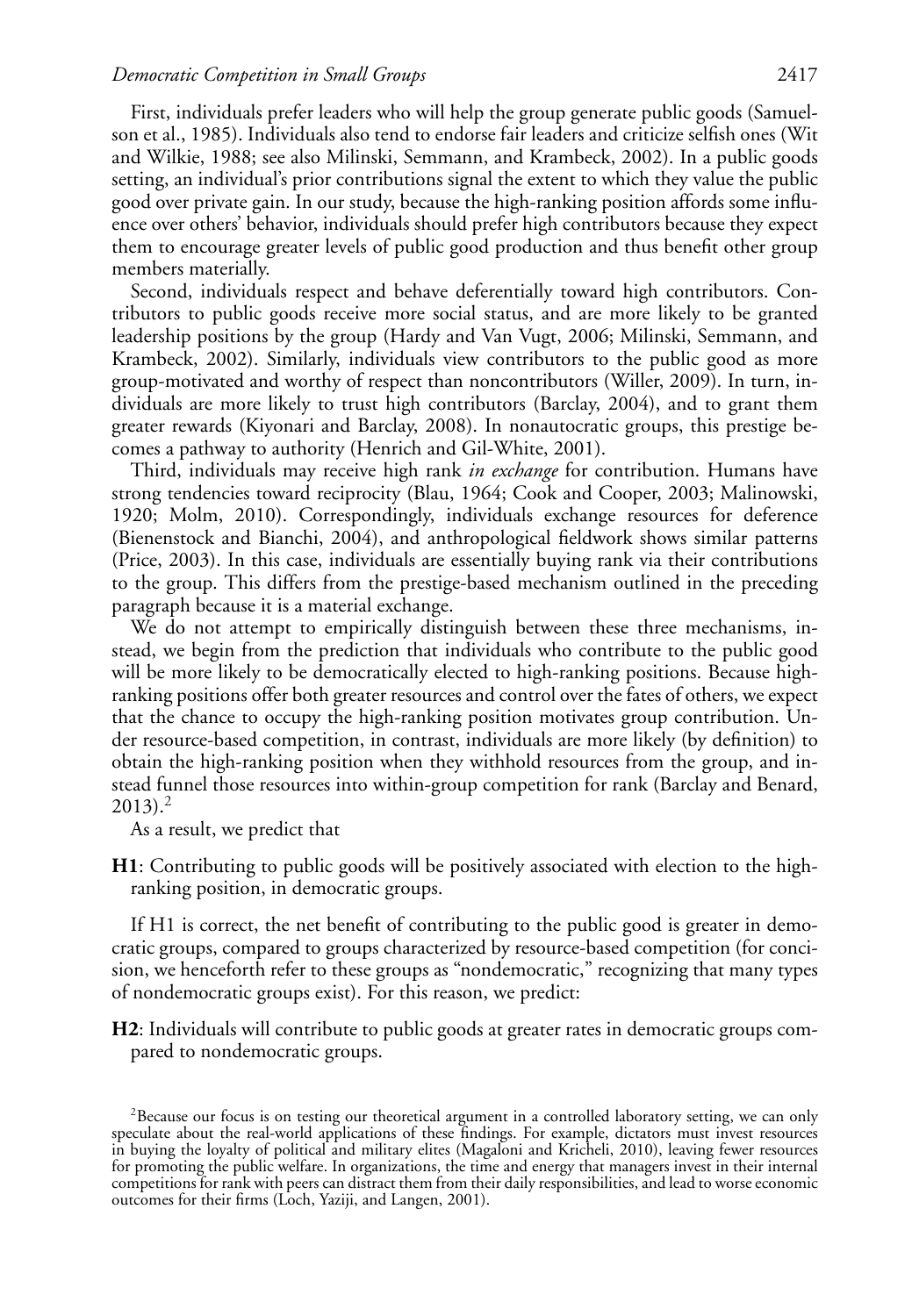We also investigate the effects of democratic competition for rank on the likelihood of investing resources in exaggerating threats to the group. Our prior work on nondemocratic groups found that high-ranking individuals were willing to pay to exaggerate threats to the group. This encourages their low-ranking peers to invest resources in protecting the group from the (perceived) external threat, rather than in within-group competition for rank. This helps high-ranking individuals maintain their position. In democratic groups, at least as defined here, this motivation is absent, because rank is determined by elections. We predict:

**H3**: Individuals will invest proportionally less in exaggerating the perception of external threats to the group in democratic groups compared to nondemocratic groups.

In addition to these core hypotheses, we examine whether democracy affects how individuals *respond* to external threats. If democracy reduces the incentive to exaggerate threats, and individuals are aware of this, then individuals should expect that any given threat is real at greater rates in democratic compared to nondemocratic groups. For this reason, we predict:

**H4**: Individuals are more likely to increase their contributions to public goods in response to external threats in democratic versus nondemocratic groups.

In other words, we expect that individuals will find warnings about external threats more credible in democratic groups, and as a result, contribute more in response to threats.

Additionally, we provide a descriptive account of overall welfare of the democratic and nondemocratic groups. We use efficiency, or the proportion of the total public good produced as our measure of welfare. If our prediction of greater contribution in democratic groups holds, then such groups should also experience greater welfare.

Finally, in addition to testing our novel predictions, the study design allows us to replicate several of our past findings (Barclay and Benard, 2013). In prior work, we found that high-ranking individuals contribute proportionally less to the group, and invest proportionally more in manipulating the threat, compared to low-ranking individuals. We also found that individuals increase their contributions in response to external threats to the group.

We test these predictions using a small-group experiment. We adopt an experimental approach because we seek to evaluate a set of abstract, theoretically derived hypotheses. Experiments are ideal for our purposes because they allow us to isolate the theoretical variables of interest net of confounding variables, given that naturally occurring democratic versus nondemocratic groups likely vary on many factors. In addition, the artificial nature of experiments means that we can observe behaviors that would normally be concealed in naturally occurring groups. For example, it is often impossible to observe whether a high-ranking member of a naturally occurring group deliberately exaggerated a threat to the group, or to what extent they benefitted from this exaggeration. Our design allows us to measure such behaviors and outcomes directly. We do not attempt to generalize directly from the experiment to any particular real-world situation; the external validity of our argument can only be assessed through continued theory development and testing using a broad range of methods (Lucas, 2003; Zelditch, 1969).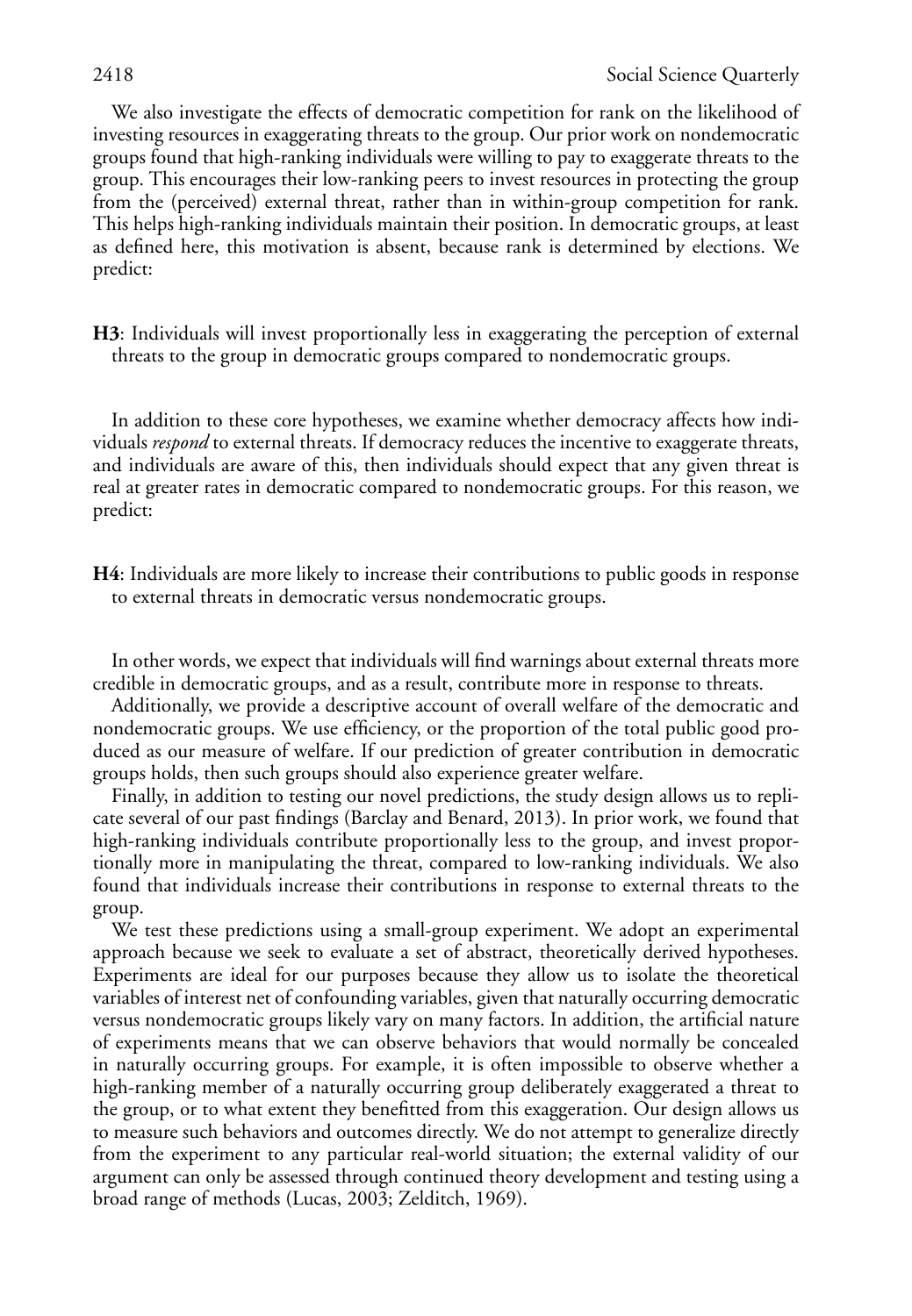#### **Methods**

#### *Participants*

The study participants included 176 paid undergraduate volunteers (109 women, 51 men, 16 unknown) at a large public university in the Midwestern United States.<sup>3</sup> The participants were recruited via flyers advertising payment for participation in an experimental study. Each experimental session included two groups of four participants. Participants interacted with their own group members only; there was no between-group interaction.

## *Procedure*

After arriving at the lab, participants were each shown to a private cubicle, equipped with a networked computer.<sup>4</sup> After participants received information about the study and gave written consent to participate, they received the study instructions. The study instructions included a full, accurate description of the procedures; the study did not use deception or withhold information from participants. To ensure participants understood the study, they received written instructions, took a quiz that required correct answers to proceed, and engaged in three practice rounds that did not count toward their earnings for the study. At all times, research assistants were available to answer questions.

Participants were randomly assigned to four-person groups. On each of 21 rounds of the study, each group engaged in a modified version of a public goods game. Participants interacted live, via computer software, and did not interact face to face. Participants earned "lab dollars" based on their and their group's decisions, and at the end of the study these lab dollars were converted to U.S. dollars at a preannounced rate of 2.25 to 1. On average, participants earned USD \$34.86, ±*SD* \$8.17.

In order to create a setting that would allow us to test our hypotheses, we build on a modified version of the public goods game developed in our earlier work (Barclay and Benard, 2013; summarized briefly here and described in detail next). In our prior work, we investigated public goods games in which (1) groups included high- and low-ranking individuals (with the operational definition of rank varying across studies to evaluate whether our hypotheses were robust to different definitions of rank); (2) groups were subject to a randomly fluctuating threat, which if realized eliminated a portion of the group's earnings; and (3) participants could pay to manipulate the apparent (but not actual) threat.

In the present study, we extend our earlier design by randomly assigning groups to either a democracy or nondemocracy condition. In both conditions, the high-ranking group member was initially assigned randomly. In the democracy condition, the group held an election at the end of every third round by voting to determine which group member would assume the high-ranking position. The nondemocratic condition used the resourcecompetition design from our earlier studies, such that at the end of every third round, the high-ranking position was assigned based on which group member had retained the greatest amount of their personal resources.

This allows us to investigate whether individuals in democratic groups (1) tend to reward cooperative group members by electing them to the high-ranking position, as well as the extent to which democracy in small groups (2) increases cooperation, (3) reduces

 $3$ Gender was not recorded for two sessions of eight participants each due to an error.

 $4$ The study was programmed and conducted using the ztree software (Fischbacher, 2007).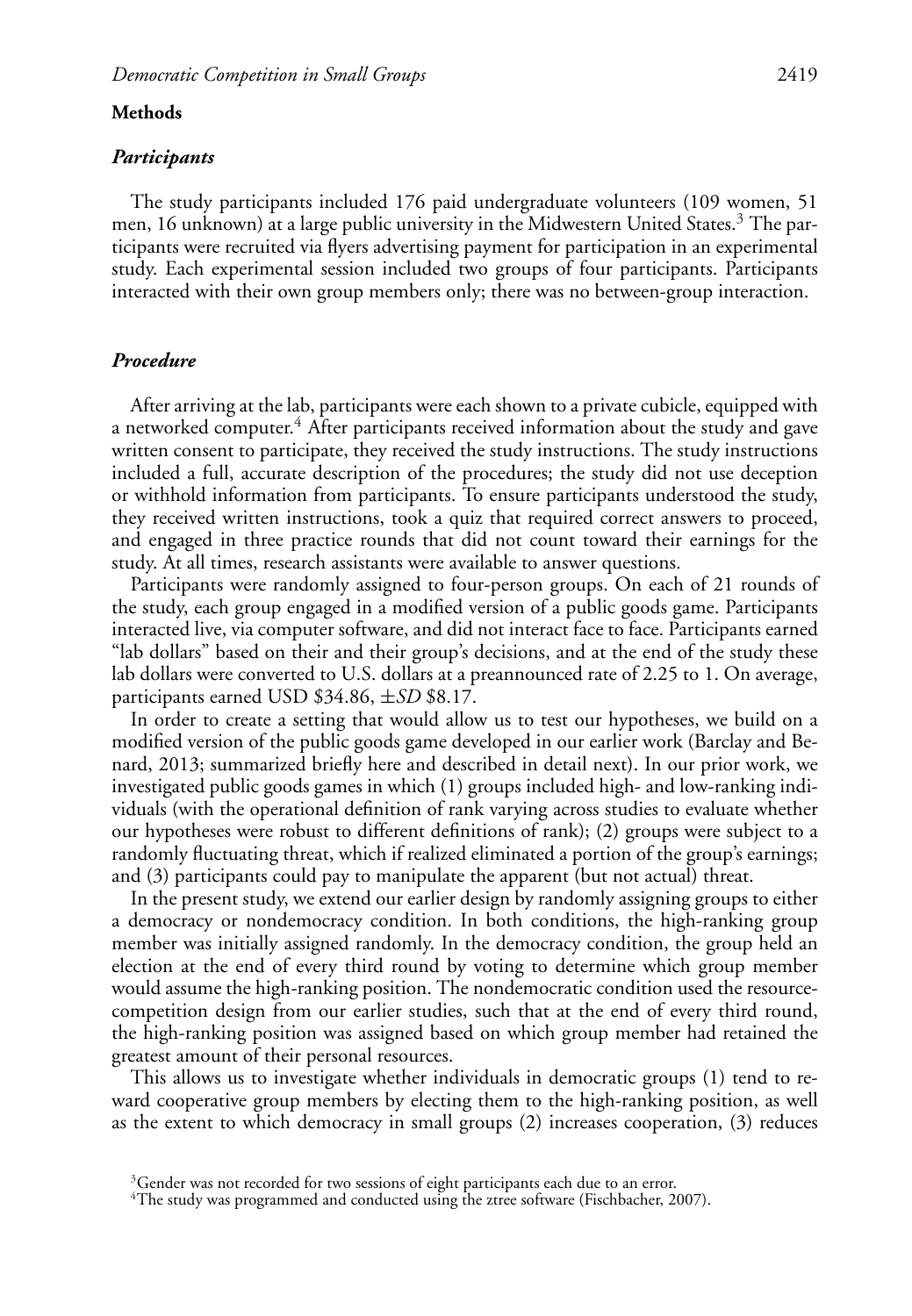manipulation of apparent group threats, (4) increases responsiveness to perceived threats, and as a result (5) increases group welfare.

### **Producing Public Goods: The Public Goods Game**

Our experimental setting is based on a standard public goods game (Hardin, 1968; Olson, 1965). The public goods game is widely used to model settings in which individual and group-level interests are in tension. For example, this includes the decision to defend the group from a hostile out-group, at risk to oneself (Bornstein, 2003), or to contribute to a beneficial but costly community project, such as building a bridge or a library (Komorita and Parks, 1994). On each of 21 rounds of the game, participants received an endowment of money (L\$50 for low-ranking individuals; L\$100 for high-ranking individuals, see next), and decided whether to contribute some portion of this endowment to a group fund or keep the money for their private benefit. Participants could contribute any amount, in whole dollar increments, up to their total endowment that round. Participants made these decisions simultaneously.

Each round, the total amount contributed to the group fund was multiplied by 1.6 and divided evenly among the four group members. At the individual level, not contributing provides greater benefits, because each participant receives only L\$0.40 for each L\$1 contributed. At the group level, contributing provides greater benefits, because it increases the total group resources by 60 percent. Thus, individuals fare best by withholding contributions, but if all group members withhold, they collectively do worse than if all group members had contributed (i.e., the group earned total of L\$250 if none contributed, versus a total of L\$400 if all contributed).

#### *Independent Variables: High- and Low-Ranking Positions*

Our hypotheses pertain to settings in which individuals compete for high rank, either through democratic voting or resource-based competition. To allow us to test our hypotheses, each group included one high-ranking position and three low-ranking positions. The notion of social rank is widespread in the social sciences, but the definition, use, and measurement of the concept varies widely. In our earlier work on threat manipulation, our approach has been to vary the definition of rank used in our experiments, to evaluate whether our general argument that high-ranking individuals will tend to manipulate apparent threats is robust to the definition of rank. In prior studies, we have used both a "weak" and a "strong" definition of rank. In the weak version, rank is contestable (it can be won or lost) and provides greater resources to the high-ranking individual (Barclay and Benard, 2013, studies 1 and 2). This relatively minimal definition of rank nonetheless captures two commonly discussed characteristics of high rank—contestability and access to resources (Gould, 2003). In the "strong definition," we add an additional oft-discussed aspect of rank—control over the fates of others. In this definition of rank, we allowed the high-ranking individual complete control over the amount other participants would be paid during the study (Barclay and Benard, 2013, study 3). This allowed us to evaluate our hypotheses using minimal and maximal definitions of rank.

In the present study, we employ a moderate operational definition of high rank that lies between these two poles. As in our prior studies, the high-ranking position is contestable and offers greater access to resources. We also allow the high-ranking person to have some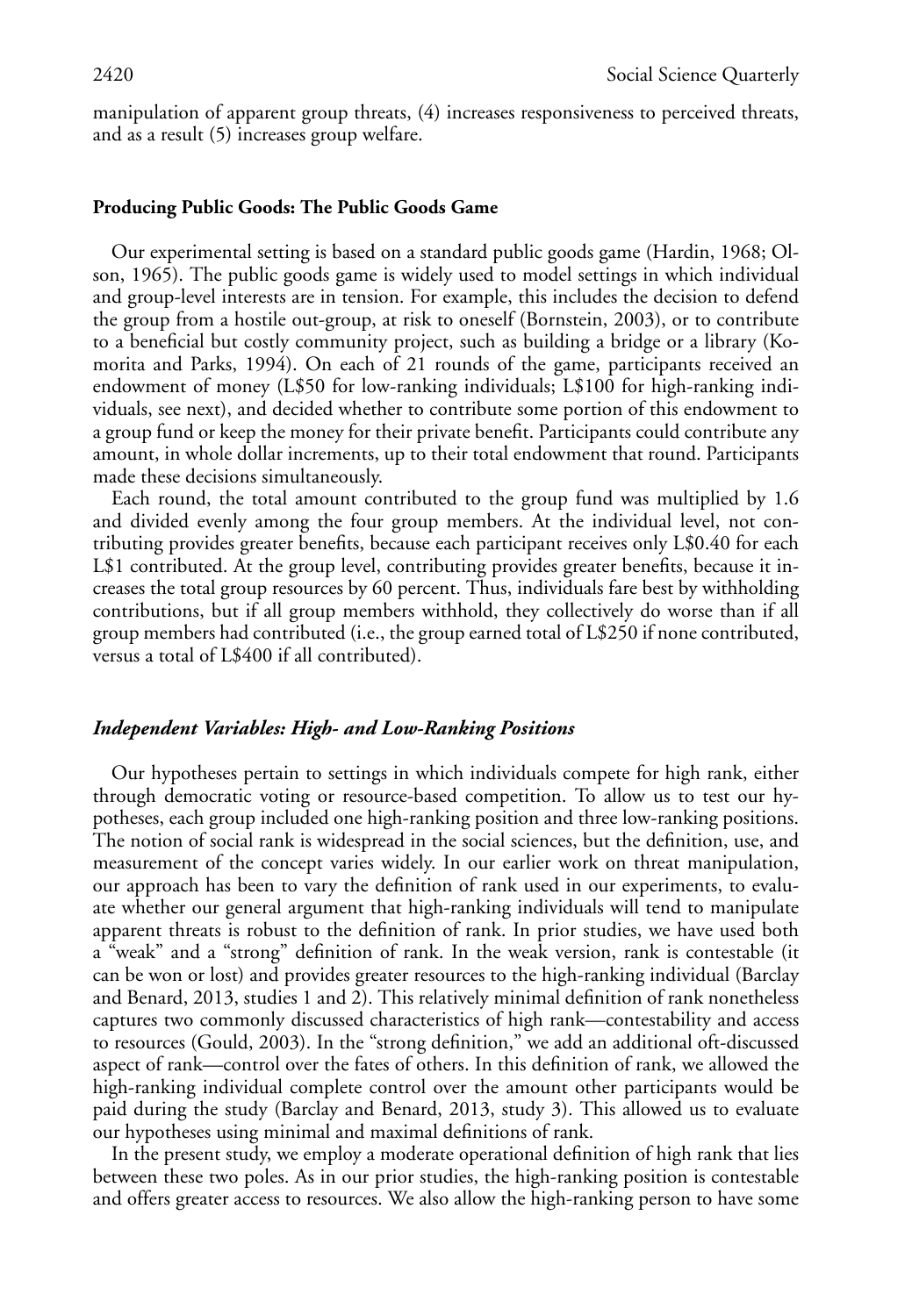control over the fates of others, by allowing them to use costly punishment to reduce the earnings of other participants. We chose costly punishment as a characteristic of the high-ranking position for two reasons. First, it afforded participants in the current study more influence over other group members' fates than under our "weak" definition of social rank, but less influence than under our "strong" definition. Second, costly punishment is widely studied in the public goods literature (Fehr and Gachter, 2002; Ostrom, Walker, and Gardner, 1992; Yamagishi, 1986). $\frac{5}{5}$ 

Specifically, the high-ranking position offered two benefits not available to the individuals in the low-ranking positions. The participant in the high-ranking position received a greater endowment each round (L\$100 versus L\$50). In addition, the high-ranking participant could exercise control over the earnings of other members, using costly punishment, whereas the low-ranking individuals did not have access to costly punishment (Ostrom, Walker, and Gardner, 1992; Yamagishi, 1986). After contribution decisions had been made, the high-ranking group member viewed the contributions of each group member and decided whether to punish them by reducing their earnings.

It cost the high-ranking participant L\$1 from their endowment to reduce another participant's earnings by L\$3, consistent with much prior work on costly punishment (e.g., Fehr and Gachter,  $2002$ ).<sup>6</sup> In order to keep individuals' experiences as similar as possible across the high- and low-ranking conditions, low-ranking participants viewed the contributions of others and made judgments about which group members they *would* punish, if they could. In this way, for example, high- and low-ranking individuals expend similar levels of cognitive effort in the study. These positions were randomly assigned on the first round, but could be won or lost every three rounds, as described below. All participants were made aware of the differences between these positions during the initial instructions.

## *Independent Variables: External Threats to the Group*

To test our hypothesis that democratic competition reduces manipulation of apparent threats to the group, we subjected groups to a fluctuating risk of failure each round and allowed group members to manipulate the apparent (but not actual) level of risk. This "threat level" models risks such as the destruction of resources by hostile out-groups (e.g., Bowles, 2006), misuse of resources, or natural disasters. We implemented the threat level using a procedure developed in our earlier work. Each round, the group could fail with a random percentage chance generated by the experimental program, ranging from 0 to 100 percent. If the group failed, they lost their earnings for the present round as well as the prior round. The actual risk of group failure was reduced by group contribution: for every L\$1 contributed by participants, the risk of failure was reduced by 0.5 percentage points. For example, if the initial (randomly determined) threat level was 50 percent, and the group contributed L\$20, the threat was reduced to 50 percent  $- 20 \times 0.5$  percent  $=$ 40 percent.

Participants could also pay to directly increase or decrease the *announced* (but not true) threat level. After the threat level was randomly determined by the experimental software, participants could spend up to L\$10 to increase or decrease the announced threat, with each L\$1 spent changing the announced threat level by 5 percent. For example, if the

 $5W$ e did not have hypotheses regarding costly punishment. We conducted exploratory analyses for inter-<br>ested readers; these are summarized in the online Supplementary Appendix.

<sup>&</sup>lt;sup>6</sup>The \$3 subtracted from the punished participant was a loss for the target individual; the high-ranking individual did not receive these funds (consistent with prior work on costly punishment).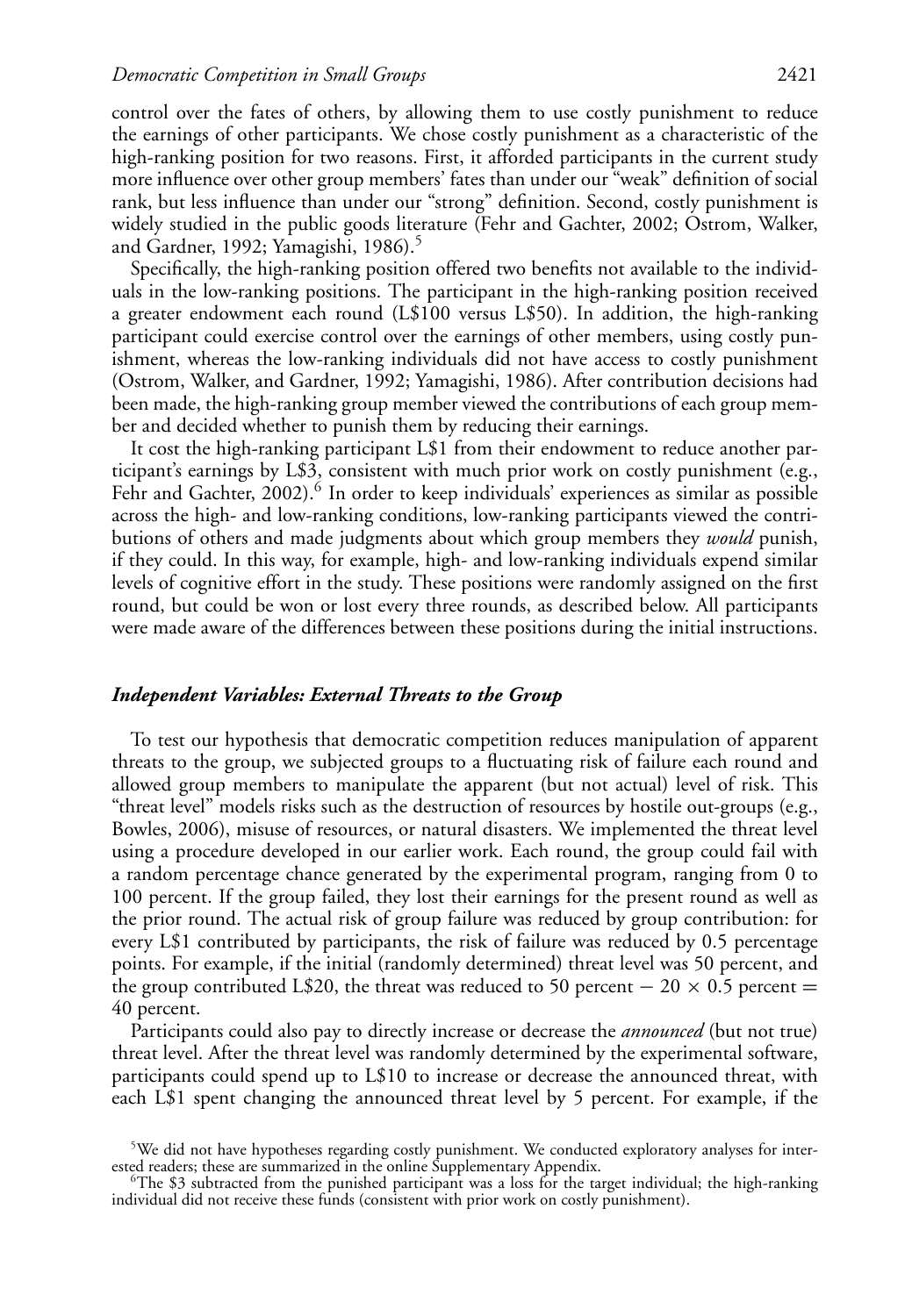*true* threat level was 50 percent, and one participant paid L\$5 to increase the threat level, then the *announced* threat level would be 75 percent (i.e., 50 percent + (5 percent  $\times$  5)) but the actual risk of group failure would still be 50 percent (minus any contributions to the group fund). The apparent threat level could be increased up to a maximum of 100 percent. Participants were aware that all group members had the capacity to manipulate the threat level, but could not observe whether others had manipulated the threat, and thus could never be sure if they had observed the true threat level. The threat level was presented before participants made their contribution decisions. The instructions used the neutral terms "increasing or decreasing the announced threat level" rather than the term "manipulation."

#### *Independent Variables: Democracy Versus Resource-Based Competition*

Our key hypotheses address the effects of democratic versus nondemocratic mechanisms for selecting high-ranking group members on cooperation, manipulating threats, and group success. To test these hypotheses, we experimentally manipulated whether the high-ranking position was selected democratically or nondemocratically.

In the *democracy* condition, the group held an election at the end of every third round. At the end of this round, participants saw a list of group members and their contributions to the group in the previous three rounds. They could then vote for any of the four group members to occupy the high-ranking position, including themselves. Ties were broken randomly. We included contribution information as a basis for voting because in many real-world public goods settings, individuals can observe the contributions of others. For example, in intergroup conflict, individuals can observe which group members fought and which avoided fighting, and individuals in work teams can observe which members are not pulling their weight. In addition, in democratic elections individuals have an incentive to ensure all group members are aware of their contributions. In contrast, we did not provide information on threat manipulation, as efforts to deceive the group are more likely to be conducted in secret. For example, it is difficult for citizens to determine when a leader's warnings of a threat are genuine.

In the *nondemocracy* condition, the high-ranking position was determined through resource-based competition. At the end of three rounds, the current high-ranking individual maintained his or her position if he or she withheld more of his or her initial endowments in those three rounds than the three low-ranking individuals combined. If the high-ranking individual failed to withhold more than the three low-ranking group members a "revolutionary coalition" (Lawler, 1975) could supplant the high-ranking individual. This models the trade-off that individuals in dominance contests for rank face between investing resources in competing for rank within the group, and cooperating to help the group overcome external challenges (Reeve and Hölldobler, 2007).<sup>7</sup>

If the high-ranking individual was replaced, a new high-ranking individual would be selected from among the low-ranking individuals, with a probability proportional to the amount they kept from their endowment. For example, if A (the high-ranking person) kept L\$20 when B kept L\$10, C kept L\$10, and D kept L\$20, then A would be supplanted because he or she kept less than B, C, and D combined (L\$40). B and C would then have

 $^{7}$ While we do not seek to model any particular naturally occurring group, it is worth noting that many groups face such tradeoffs between competition for rank and cooperation for collective benefit, including elites residing in dictatorships (Magaloni and Kricheli, 2010), youth gangs (Gould, 2003), prisoners (Gambetta, 2009), as well as many nonhuman societies (Watts, 2010; for a discussion, see Barclay and Benard, 2013).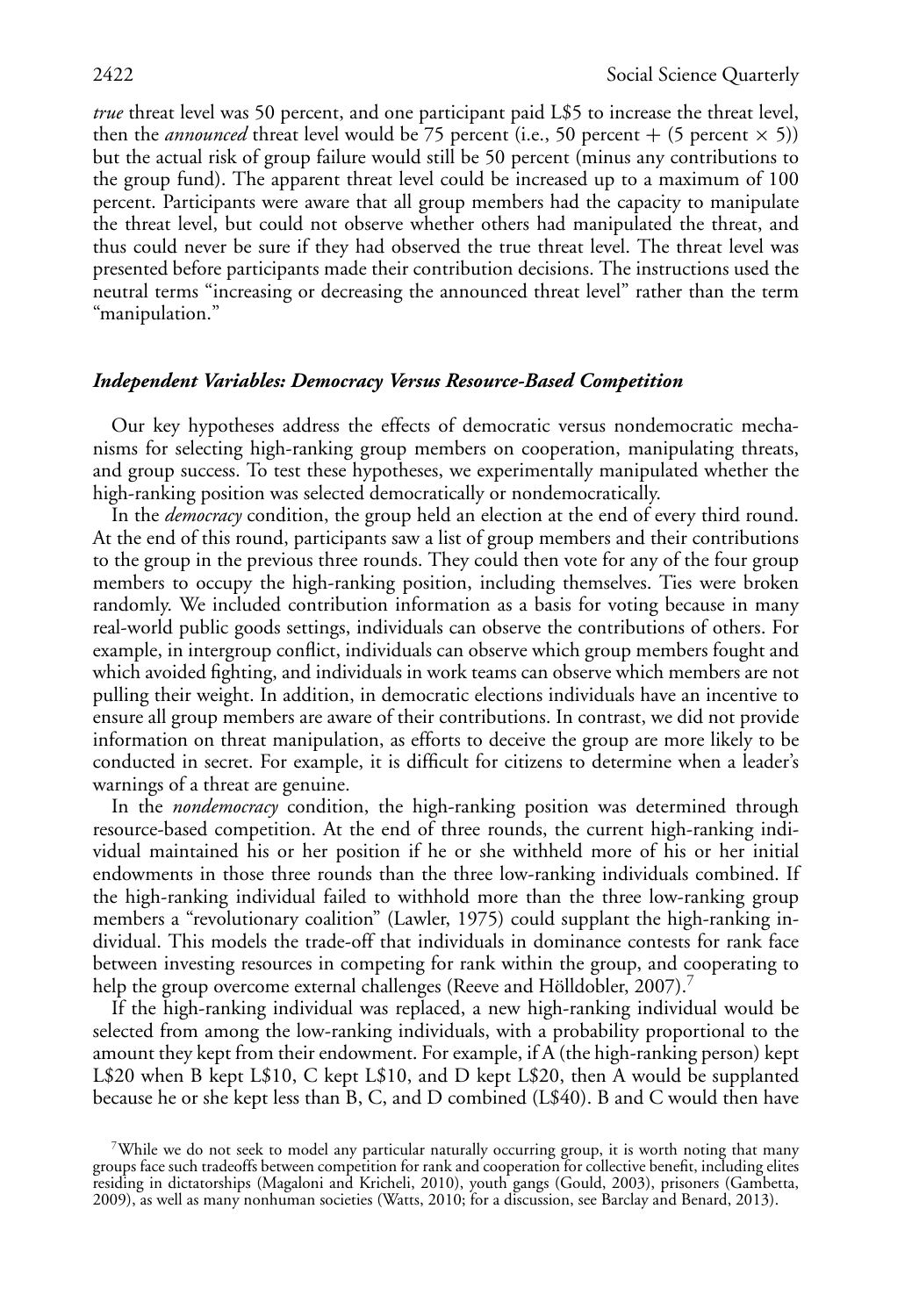a one-fourth chance of attaining high rank for the following round, whereas D would have a half chance.

*Dependent variables*: The dependent variables include (1) whether the participant was elected to the high-ranking position in the democracy condition; (2) percentage of endowment contributed to the group fund (which is always equal or greater than 0); (3) the net percentage of endowment spent on increasing the threat level (i.e., the amount spent to increase threats minus the amount spent to decrease them); and (4) total group earnings; these variables were analyzed separately.

## *Summary of Each Round*

Figure 1 illustrates the sequence of events on each round of the study. On each round, the experimental program first determined the true threat level by randomly generating a number between 0 (no chance of group failure) and 1 (100 percent chance of group failure). Participants received their endowments, and then decided how much of their endowment to invest in altering the announced threat level. Altering the *announced* threat level did not affect the *actual* threat level. Once these decisions had been made, the announced threat level was presented to participants via text on their computer screens. Participants decided how much of their endowment to contribute to the group fund. The highranking member then saw all group members' contribution decisions and decided whether to use costly punishment. The low-ranking members similarly saw all group members' contribution decisions, and expressed their opinion regarding how costly punishment should be used (with full knowledge that these expressed opinions did not affect others' earnings).

After participants made their decisions, the actual threat level was adjusted by any contributions for that round. After adjustment for contributions, the threat level was compared to a random number to determine if the group failed or succeeded. If the random number was below the threat level in that round, the group failed, and they lost their earnings for that round and the previous round. Otherwise, the group succeeded, and each member received their remaining endowment, plus their share of the public good, minus any losses from punishment. At the end of every third round, the occupant of the group's highranking position could change, either democratically or nondemocratically, according to condition.

#### **Results**

The unit of analysis is one decision by one participant on a given round of the study. In total, our study included 44 four-person groups (176 individuals, 18 groups in the nondemocracy condition, and 26 groups in the democracy condition<sup>8</sup>), interacting for 21 rounds for a total of 3,696 person-rounds. As interdependence within individuals and groups violates the assumptions of standard ANOVA and regression approaches (Luke, 2004), we employ a multilevel model with random intercepts for individuals and groups, using the *mixed* command in STATA 15.1. Predicted probabilities, predicted means, and cluster-corrected confidence intervals are calculated using STATAs *margins* command. We

 ${}^{8}$ Due to an error, more sessions were assigned to the democracy condition. This error appeared to be purely random (e.g., a research assistant launching the incorrect version of the program), and so should not affect the results.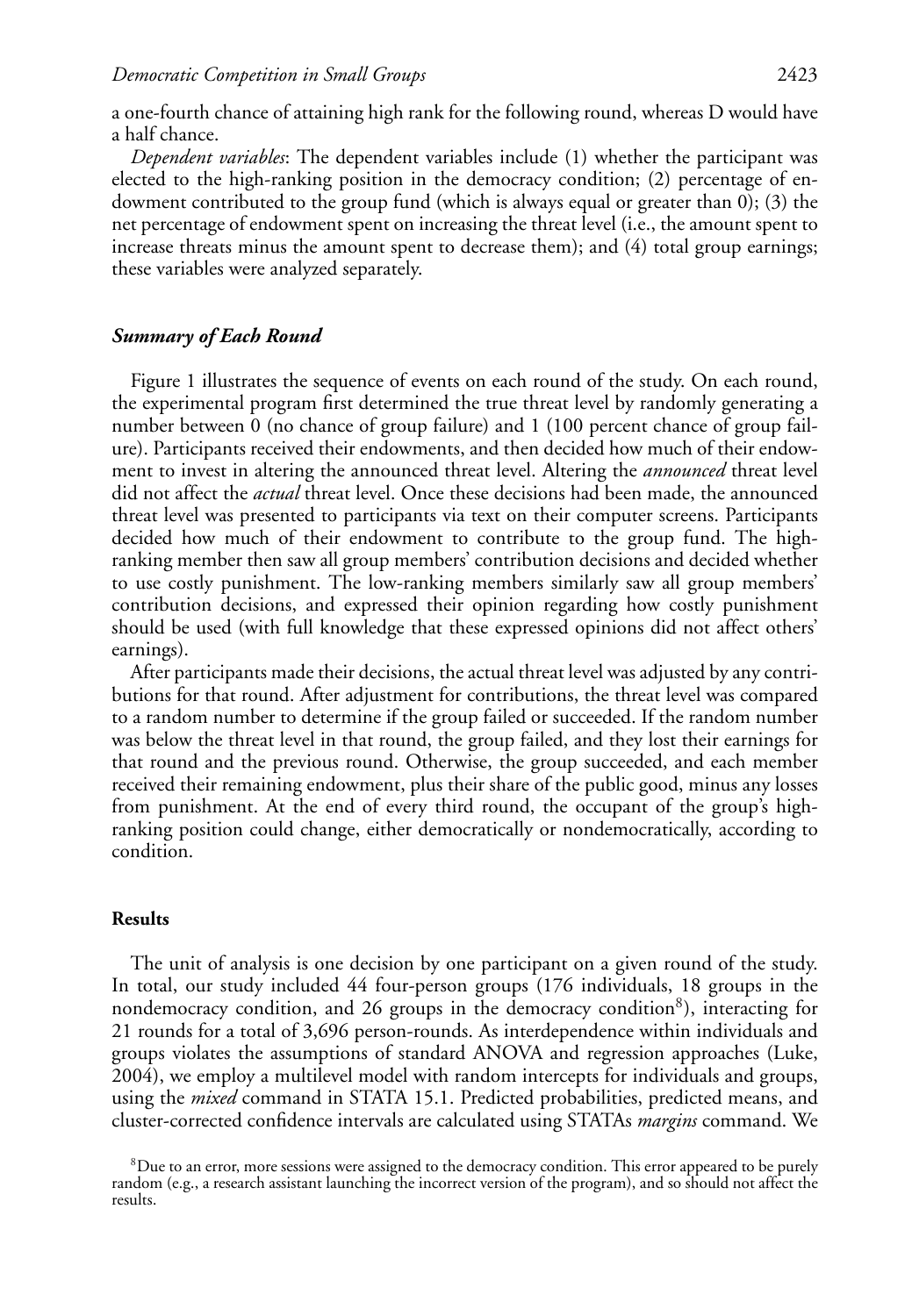



also examined alternative model specifications, described next. All presented *p*-values are two-tailed. Descriptive statistics are presented in the main text and in figures. A table with the means and standard deviations for the manipulation and contribution measures, by democracy condition and high/low rank, is available in the online Supplementary Appendix (see Table S1).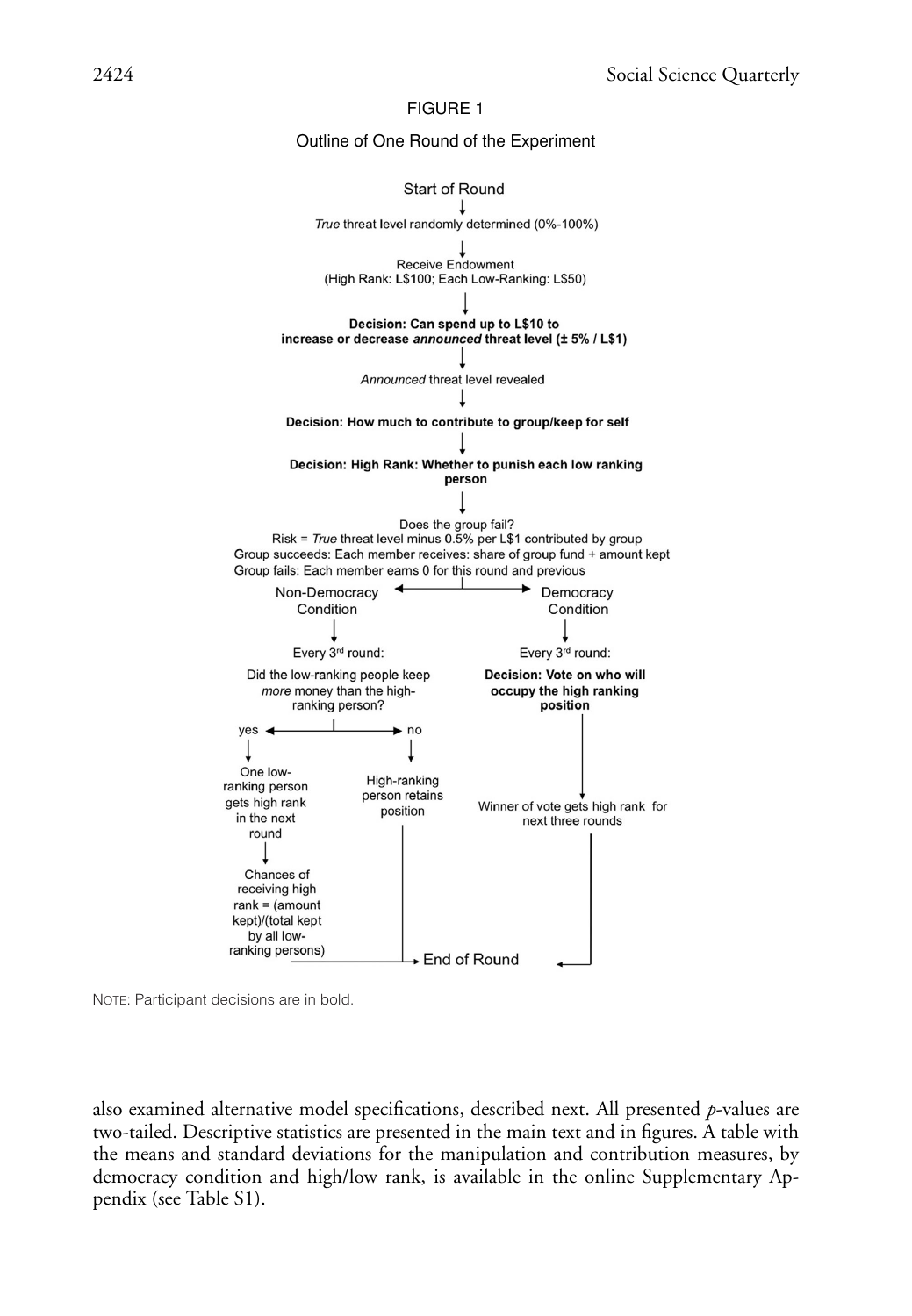#### TABLE 1

| <b>Fixed Effects</b>                                           | Democratically Elected      |
|----------------------------------------------------------------|-----------------------------|
| Average percentage of endowment<br>contributed, prior 3 rounds | $0.016**$                   |
| High rank                                                      | (0.004)<br>$-0.044$         |
| Period                                                         | (0.329)<br>0.003<br>(0.004) |
| Constant                                                       | $-2.099**$<br>(0.322)       |
| Random effects<br>Group-level random intercept                 | 0.000<br>(0.000)            |
| Individual-level random intercept                              | 0.263<br>(0.293)            |
| Observations<br>Number of groups                               | 624<br>26                   |

| Multilevel Logit Model of Whether Participant Was Elected to High-Ranking Position (1 $=$ |
|-------------------------------------------------------------------------------------------|
| Elected), in Election Rounds, Democracy Condition Only                                    |

NOTE: Robust standard errors are in parentheses; ∗∗*p <* 0.01;

 $*^p p < 0.05;$ <br> $p < 0.10.$ 

### *Are High Contributors More Likely to Be Elected?*

We predicted that individuals in the democracy condition would prefer to elect high rather than low contributors, creating incentives for cooperation. Consistent with this prediction, those who were elected to the high-ranking position had contributed more on average in the three rounds<sup>9</sup> preceding the election than those who were not elected  $(L$117.5 \pm SD L$65.2 vs. L$98.4 \pm SD L$54.1$ ). To evaluate the significance of this trend, we estimate a multilevel logit model of whether a participant won the election  $(1 =$ won,  $0 =$  lost) based on their rank (high rank  $= 1$ , low rank  $= 0$ ), average percentage contributed across the three rounds prior to the election (since elections were held every three rounds), and a control for round. As shown in Table 1, contributing to the group significantly increases one's odds of being elected to the high-ranking position in the democracy condition (Table 1, row 1:  $b = 0.016$ ,  $p = 0.0005$ ). Substantively, this indicates that for each 1 percent of endowment contributed across the three rounds preceding an election, one's odds of being elected to the high-ranking position increased by approximately 1.6 percent (i.e., the odds increased by a factor of  $e^{0.016}$ ). This pattern is illustrated in Figure 2. Panel (a) of Figure 2 shows the raw proportion of individuals elected to the high-ranking position. Because the raw means and standard deviations do not account for clustering, we present the predicted probabilities with cluster-corrected confidence intervals in panel (b). Both illustrate the positive correlation between contributing a portion of one's endowment and election to the high-ranking position. This supports Hypothesis 1, suggesting that democratic competition creates incentives for contribution, by rewarding high

<sup>9</sup>Votes were held every three rounds. Using contributions in the three rounds *prior* to the election, we have greater confidence that the results do not simply reflect a tendency for those who are elected to subsequently contribute more.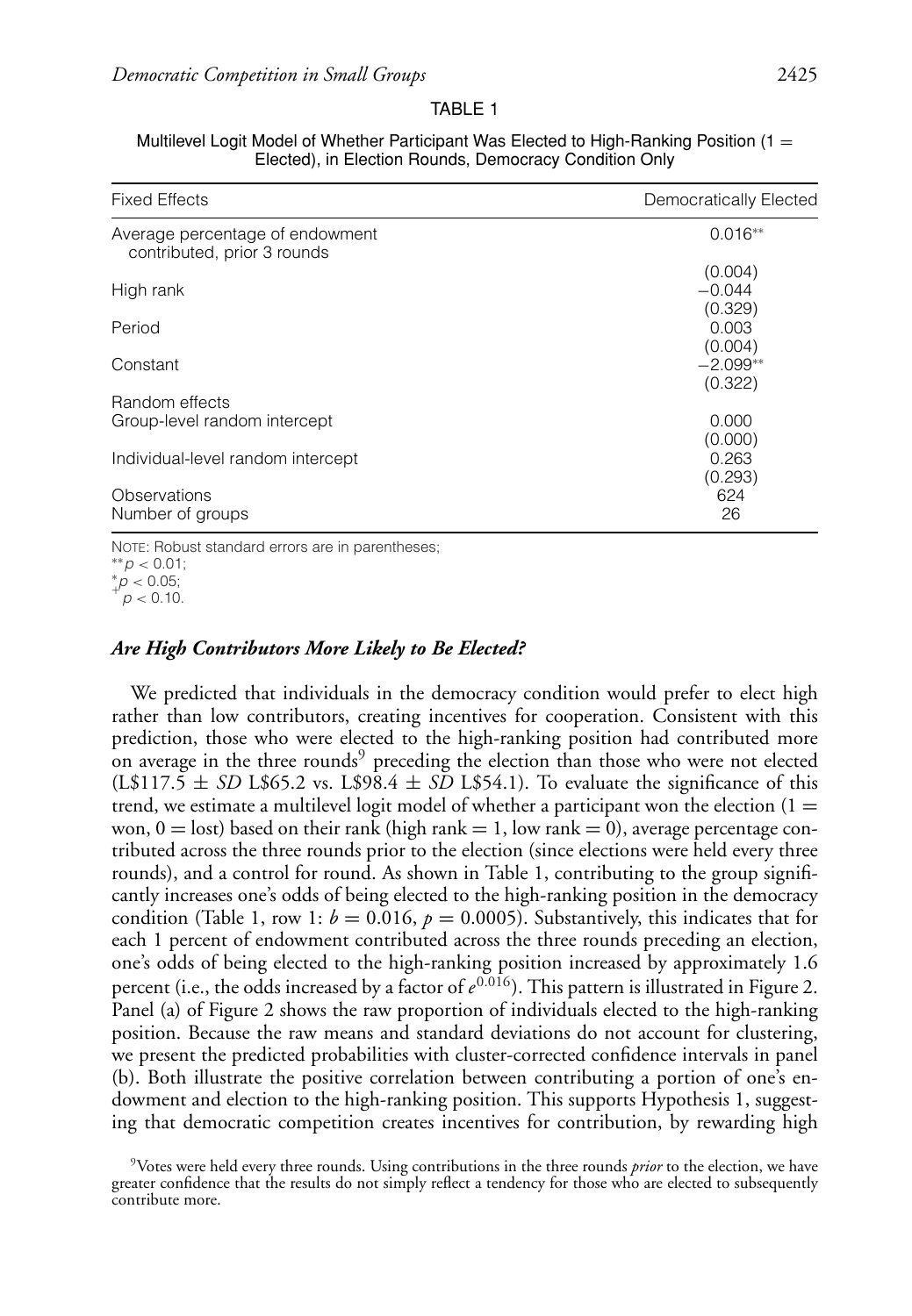## Proportion of Individuals Elected to the High-Ranking Position in the Democratic Condition, by Average Percentage of Endowment Contributed Across Three Prior Rounds



NOTE: Panel (a) represents raw means, and panel (b) represents predicted probabilities (with clustercorrected 95 percent confidence intervals).

contributors with greater likelihood of being elected to the high-ranking position than low contributors.10 No significant effects of rank or period were predicted or found.

## *Contributing to the Group*

We predicted that individuals in the democracy condition would contribute more (Hypothesis 2) and would increase contributions more in response to threats (Hypothesis 4) than individuals in the nondemocracy condition, due to the former's greater confidence that the threat is real. In addition, we expected to replicate past findings showing that individuals in the high-ranking position contribute proportionally less than individuals in low-ranking positions, and that individuals contribute more at higher threat levels (Barclay and Benard, 2013). Figure 3 presents the observed mean levels of percentage of endowment contributed to the group (panel a) and the predicted means derived from Table 2 with cluster-corrected confidence intervals (panel b), by rank (high or low) and condition (democracy or nondemocracy). We analyze percentages rather than absolute amounts to account for the fact that high-ranking participants received greater endowments. Table 2 reports the results of a multilevel model regressing percentage of endowment contributed to the group on the democracy manipulation  $(1 =$  democracy condition,  $0 =$  nondemocracy condition), rank, perceived threat, round, and the rank  $\times$  democracy interaction. In model 2, we add the democracy condition  $\times$  perceived threat interaction to test H4, which predicts greater responsiveness to threats in the democracy condition. To measure perceived threat, we subtracted the effect of each participant's own manipulation of the threat level, to accurately reflect the threat level as perceived by each participant.

 $^{10}$ By contrast, the experimental design for the nondemocracy condition specified that cooperation decreased one's likelihood of winning or retaining rank because one could keep or attain high rank by keeping a greater proportion of one's endowment than the other group members. As a result, people who achieved high rank in the nondemocracy condition necessarily had lower contributions than people who did not achieve high rank, by definition.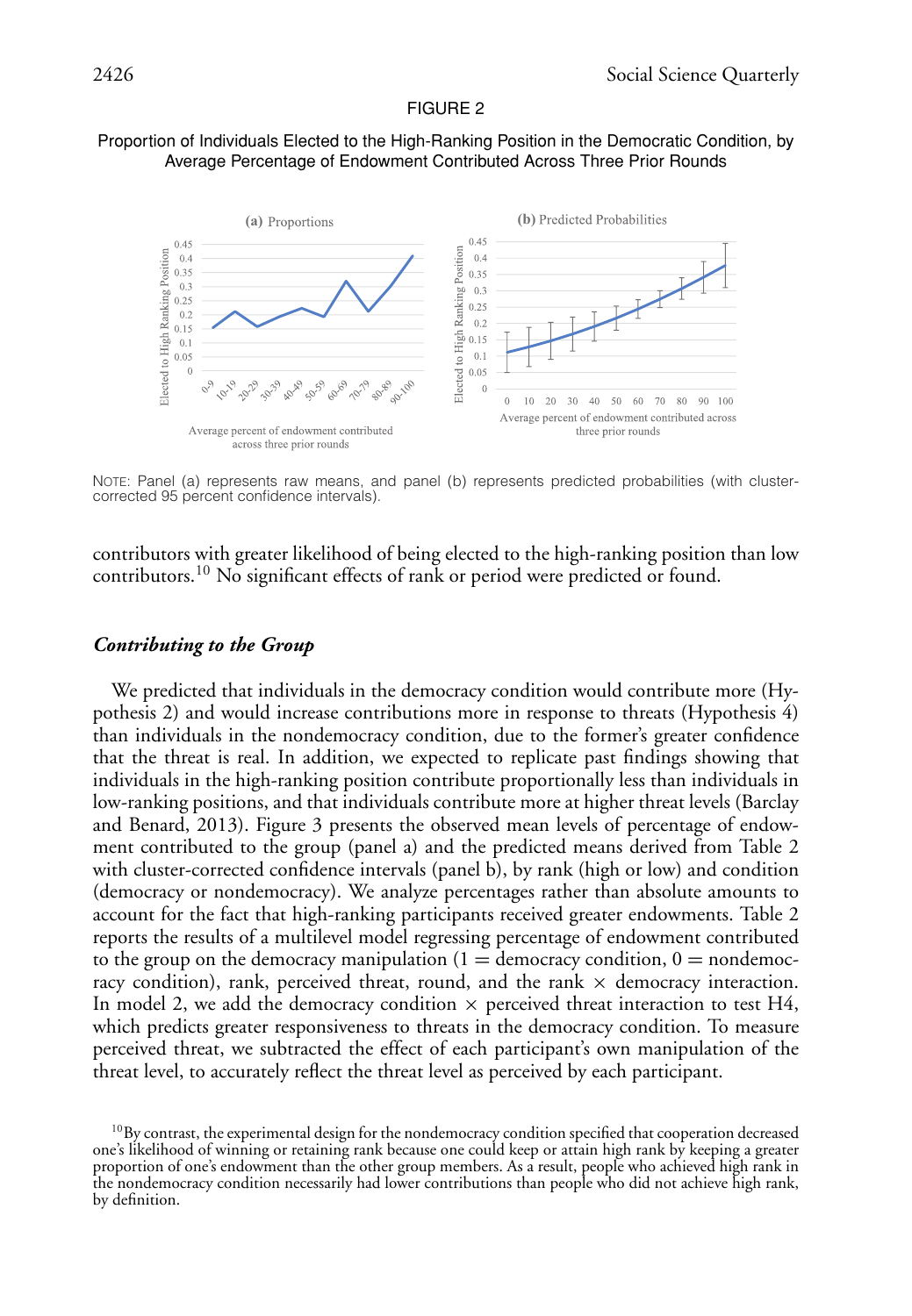## Percentage of Endowment Contributed to the Group Fund, with Raw Means (a) and Predicted Means with Cluster-Corrected 95 Percent Confidence Intervals (b)



## TABLE 2

## Multilevel Model Predicting Contributions (as a Percentage of Endowment) to the Group Fund

|                                                  | 1                      | $\overline{c}$<br>Percent Contributed, | 3<br>Percent Invested in       |
|--------------------------------------------------|------------------------|----------------------------------------|--------------------------------|
|                                                  | Percent<br>Contributed | Democracy/Threat<br>Interaction        | Increasing<br>Perceived Threat |
| Fixed effects                                    |                        |                                        |                                |
| High rank                                        | $-7.614**$<br>(1.403)  | $-7.643**$<br>(1.386)                  | $0.825**$<br>(0.315)           |
| Democracy condition                              | 10.503*<br>(5.131)     | 9.536<br>(6.074)                       | $0.812^{+}$<br>(0.424)         |
| High rank $\times$ Democracy                     | $-0.449$               | 0.392                                  | $-0.387$                       |
| condition                                        | (2.113)                | (2.052)                                | (0.387)                        |
| Perceived threat                                 | $0.117**$              | $0.107*$                               |                                |
| Democracy condition $\times$<br>Perceived threat | (0.026)                | (0.044)<br>0.019                       |                                |
|                                                  |                        | (0.055)                                |                                |
| Period                                           | $-0.305*$<br>(0.138)   | $-0.303*$<br>(0.139)                   | $-0.018$<br>(0.012)            |
| Constant                                         | 44.439**<br>(4.057)    | 44.945**<br>(4.688)                    | $-0.122$<br>(0.402)            |
| Random effects<br>Group level                    | $2.791**$              | $2.790**$                              | $-19.043$                      |
| Random intercept SD (In)<br>Individual level     | (0.140)<br>$2.494**$   | (0.140)<br>$2.495**$                   | (46.865)<br>$0.963**$          |
| Random intercept SD (In)<br>Observations         | (0.110)<br>3,696       | (0.110)<br>3,696                       | (0.194)<br>3,696               |
| Number of individuals                            | 176                    | 176                                    | 176                            |
| Number of groups                                 | 44                     | 44                                     | 44                             |



 $p < 0.10$ .

NOTE: To measure perceived threat level, we subtract the effects of each participants' own manipulation of the threat level (if any) from the announced threat, to accurately reflect the threat level as seen by each participant. Perceived threat is not included in Model 3 because participants made their decisions about manipulating the perceived threat before the perceived threat was announced. Robust standard errors are in parentheses.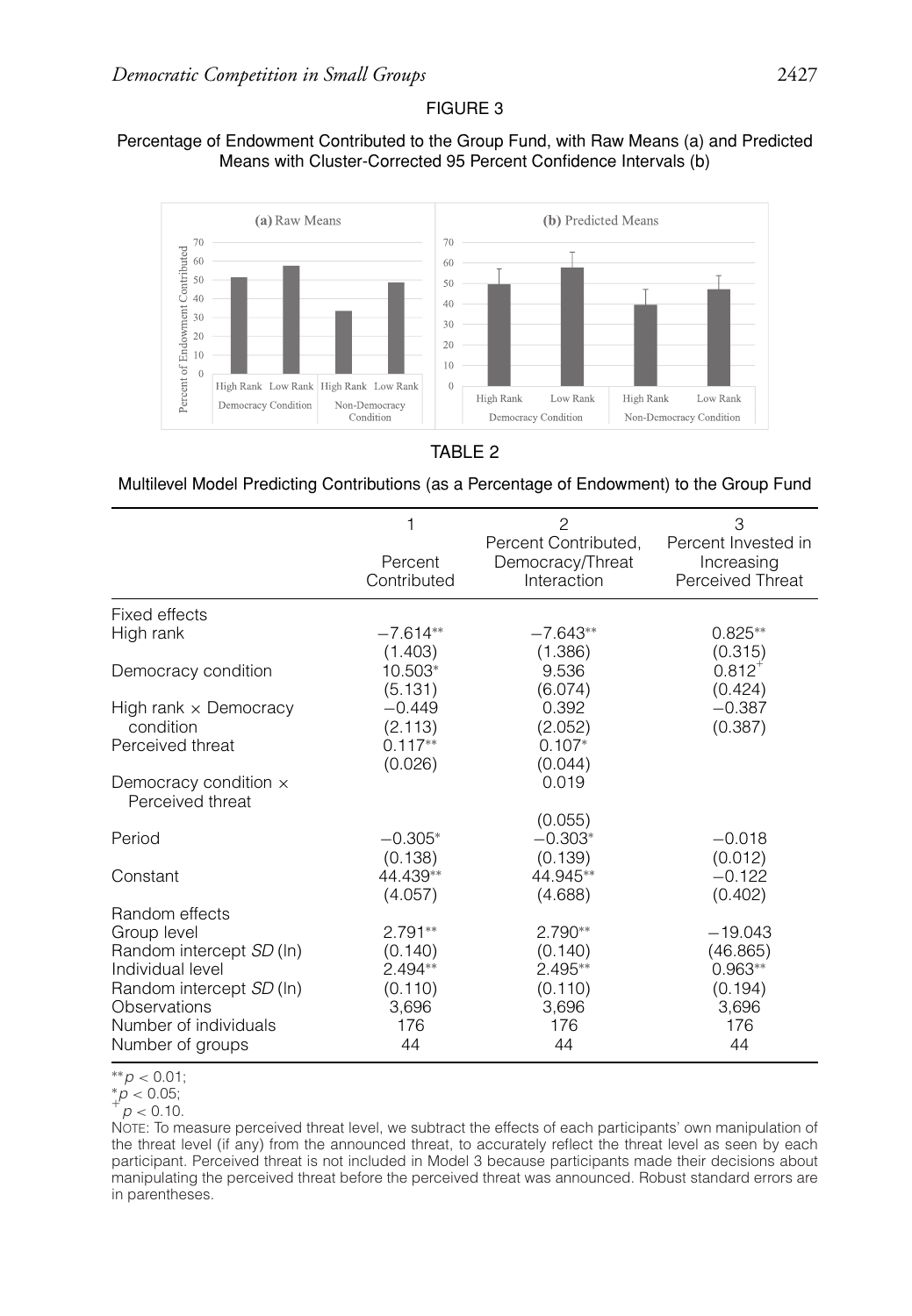Effects of Key Coefficients (with 95 Percent Confidence Intervals) on the Percentage of Endowment Contributed to the Group Fund Across Different Model Specifications (see online Supplementary Appendix (Table S2) for Full Table and Model Descriptions)



Supporting Hypothesis 2, participants in the democracy condition contributed more on average than did participants in the nondemocracy condition (Table 2, column 1, row 2:  $b = 10.503$ ,  $p = 0.041$ ). Consistent with our past work, high-ranking individuals contributed a significantly lower percentage of their endowments than did low-ranking individuals, as shown by the effect of high rank (Table 2, column 1, row 1:  $b = -7.614$ ,  $p = 0.0005$ . We found no significant interaction between the democracy manipulation and rank ( $p = 0.83$ ), indicating the magnitude of the democracy effect is similar for high and low-ranking individuals.

We tested alternative model specifications to evaluate the robustness of these findings, including restricted maximum likelihood estimation, the Kenward-Rogers correction for small cluster sizes, multiway clustering with a wild cluster bootstrap, and controls for the amount the high-ranking individual spent punishing. These are described in detail in the online Supplementary Appendix. Most alternative specifications were substantively similar to the base model, but the significance of the democracy effect was reduced from  $p = 0.041$ to *p* = 0.053–0.063. One model (multiway clustering) substantively differed, and found a significant ( $p = 0.003$ ) effect of democracy on percent contributed for high-ranking, but not low-ranking participants. This is discussed in more detail in the online Supplementary Appendix. The confidence intervals for key coefficients across these model specifications are summarized in Figure 4.

As in previous studies (Barclay and Benard, 2013), participants contributed more at higher levels of the apparent threat, as shown by the main effect of the perceived threat variable ( $b = 0.117$ ,  $p = 0.0005$ ). Contrary to our prediction (Hypothesis 4), we did not find evidence that individuals in the democracy condition were more responsive to threats, in that the interaction between democracy condition  $\times$  perceived threat was substantively small and nonsignificant (model 2,  $p = 0.58$ ). This suggests that individuals are similarly responsive to threats in the democracy and nondemocracy conditions.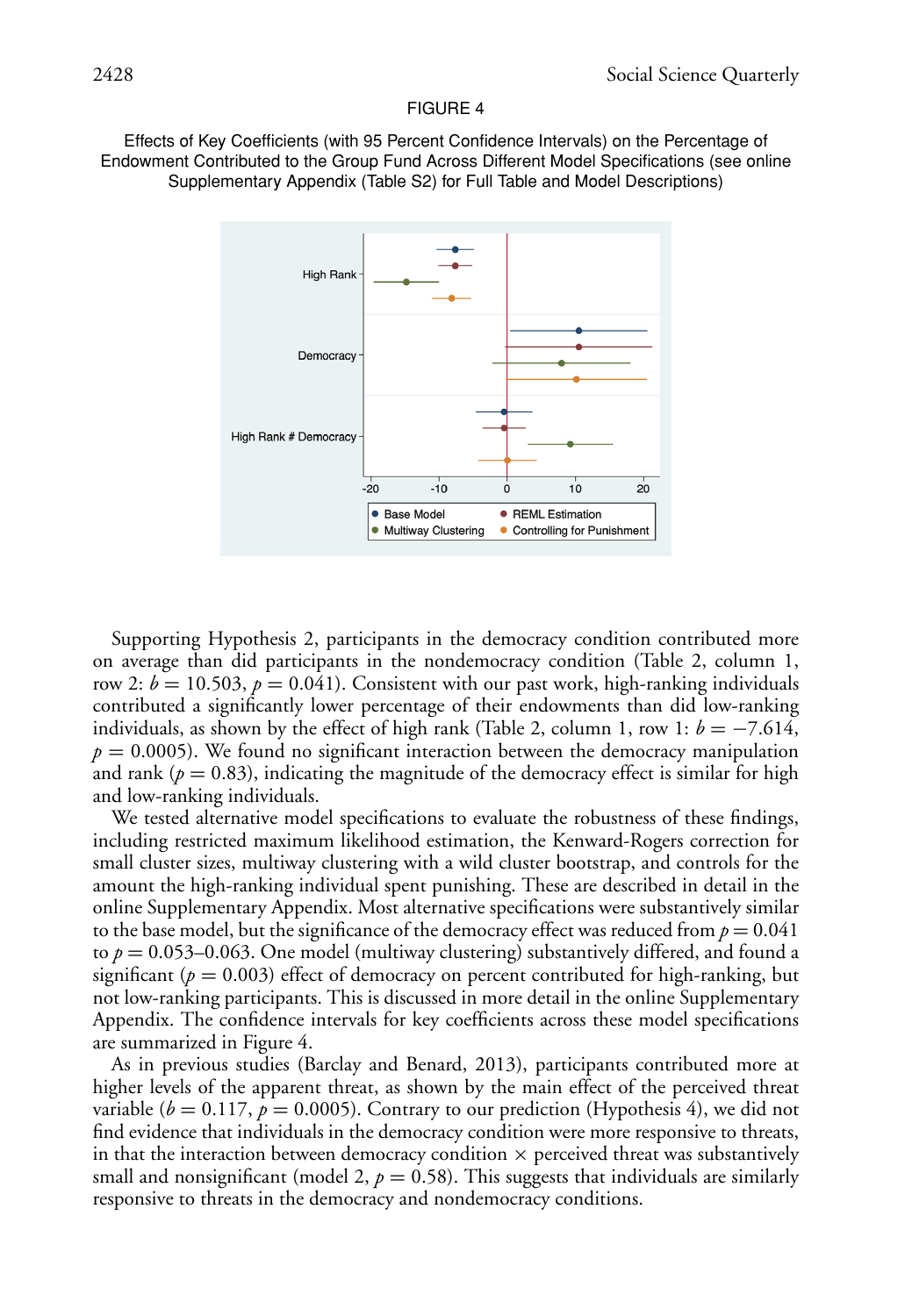## Percentage of Endowment Spent on Increasing the Announced Threat Level, by Rank and Democracy Condition



NOTE: Panels represent (a) raw means and (b) predicted means with cluster-corrected 95 percent confidence intervals. Positive (negative) values represent a net sum spent to increase (decrease) the announced threat.

### *Manipulating Apparent Threats*

We expected that individuals in the democracy condition would be less likely to manipulate the apparent threat to the group compared to individuals in the nondemocracy condition. Figure 5 presents the means for net percentage of endowment spent increasing the threat (i.e., the measure has negative values if participants invested in *decreasing* the apparent threat), by rank (high or low) and condition (democracy or nondemocracy) in panel (a). Panel (b) reports predicted means with cluster-corrected confidence intervals. In Table 2, model 3 reports the results of a multilevel model regressing percentage of endowment spent increasing the apparent threat on the democracy manipulation, rank, round, and the democracy condition  $\times$  Rank interaction.

Consistent with our past work, participants in the high-ranking position invested proportionally more in increasing the announced threat level than participants in the lowranking position; the positive, significant effect of rank (Table 2, model 3, row 2:  $b =$ 0.825,  $p = 0.01$ ) means that high-ranking participants spent an additional 0.825 percent of their endowment to increase threats than did low-ranking participants. However, contrary to our prediction (Hypothesis 3), the democracy manipulation did not significantly reduce manipulation. After accounting for the interaction of the democracy condition with rank, low-ranking participants actually invested marginally significantly *more* in manipulation on average in the democracy condition than in the nondemocracy condition, as shown by the positive effect of democracy (row 1:  $b = 0.812$ ,  $p = 0.056$ ). However, this effect appears to be driven by a small number of participants. Further analyses, described in the online Supplementary Appendix, show that this effect is nonsignificant and close to 0 when seven influential participants are removed. The rank  $\times$  democracy interaction (row 3:  $b = -0.387$ ,  $p = 0.317$ ) was not statistically significant.

#### *Democracy Increases Group Welfare*

We expected the democracy condition to produce more efficient outcomes, in terms of earnings, than the nondemocracy condition. To examine overall efficiency, we created a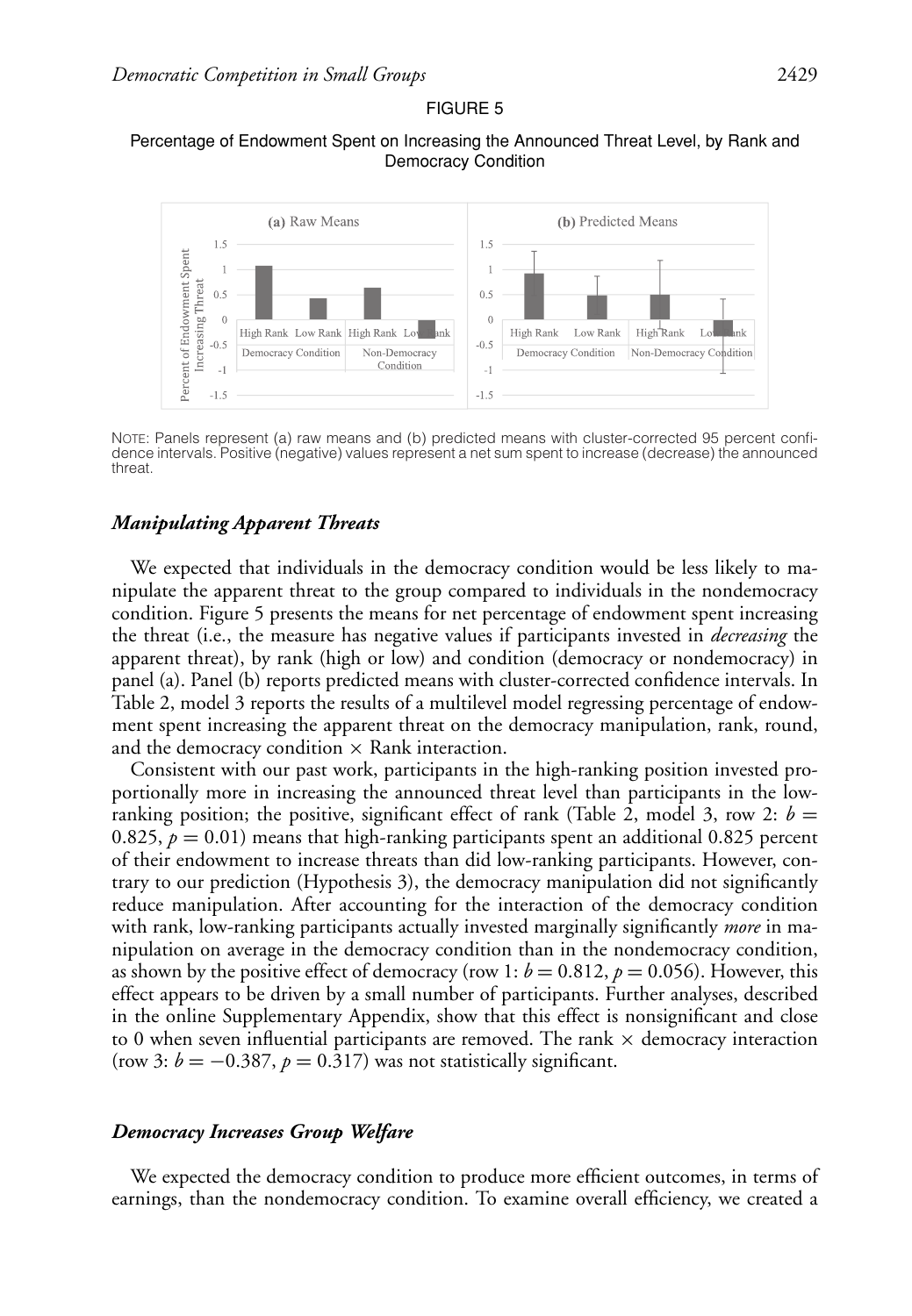#### TABLE 3

|                                                                                               | Group Earnings Efficiency                   |
|-----------------------------------------------------------------------------------------------|---------------------------------------------|
| Fixed effects                                                                                 |                                             |
| Democracy condition                                                                           | $0.117*$                                    |
| Period                                                                                        | (0.046)<br>$-0.003$ <sup>+</sup><br>(0.002) |
| Constant                                                                                      | $0.663**$<br>(0.037)                        |
| Random effects<br>Group level<br>Random intercept SD (In)<br>Observations<br>Number of groups | $-1.921**$<br>(0.158)<br>924<br>44          |

| Multilevel Model Predicting Group-Level Efficiency Each Round (Total Earnings/Maximum |
|---------------------------------------------------------------------------------------|
| Earnings) on Democracy Condition and Time Period                                      |

∗∗*p <* 0.01;

 $^{*}p < 0.05;$ <br> $^{+}p < 0.10.$ 

NOTE: The unit of analysis is the group-round (44 groups  $\times$  21 rounds = 924 observations). Robust standard errors are in parentheses.

measure of efficiency at the group level by dividing the total group earnings each round by the maximum possible group earnings each round (L\$400). Because efficiency is a grouplevel outcome, the data were collapsed at the group level, leaving a sample size of 44 groups observed over 21 rounds ( $44 \times 21 = 924$  group-rounds). Efficiency is a function of the level of contribution to the group and how frequently the group fails. Overall, groups failed less often in the democracy condition (5.8 percent of rounds) than the nondemocracy condition (10 percent of rounds). In a multilevel logit model with random intercepts for groups and democracy condition and a control for round as predictors, democratic groups failed less often ( $b = 0.815$ ,  $p = 0.039$ ).

We regressed the efficiency measure on the democracy manipulation and a control for time period using a multilevel model with random intercepts at the group level. As shown in Table 3, democracy significantly increased overall earnings efficiency (Table 3, row 1:  $b = 0.117$ ,  $t = 2.55$ ,  $p = 0.011$ ). In addition, there was a marginally significant tendency for efficiency to decline over time (Table 3, row 2:  $b = -0.003$ ,  $t = -1.71$ ,  $p = 0.09$ ).

## *Exploratory Analyses: Punishment of Group Members*

The online Supplementary Appendix presents exploratory analyses on the high-ranking member's punishment of other group members. These analyses were tangential to our main questions, but may be of interest, so we summarize them here. First, democratically elected leaders spent more on punishment than nondemocratically elected leaders, especially if other group members did not contribute much; this is consistent with models of leadership evolving to promote cooperation within groups (e.g., Pietraszewski 2020). Second, there was more punishment at higher threat levels; this is consistent with data on punishment and reward during real intergroup conflict (Gneezy and Fessler, 2012). Third, after being punished, participants responded more positively (i.e., greater increase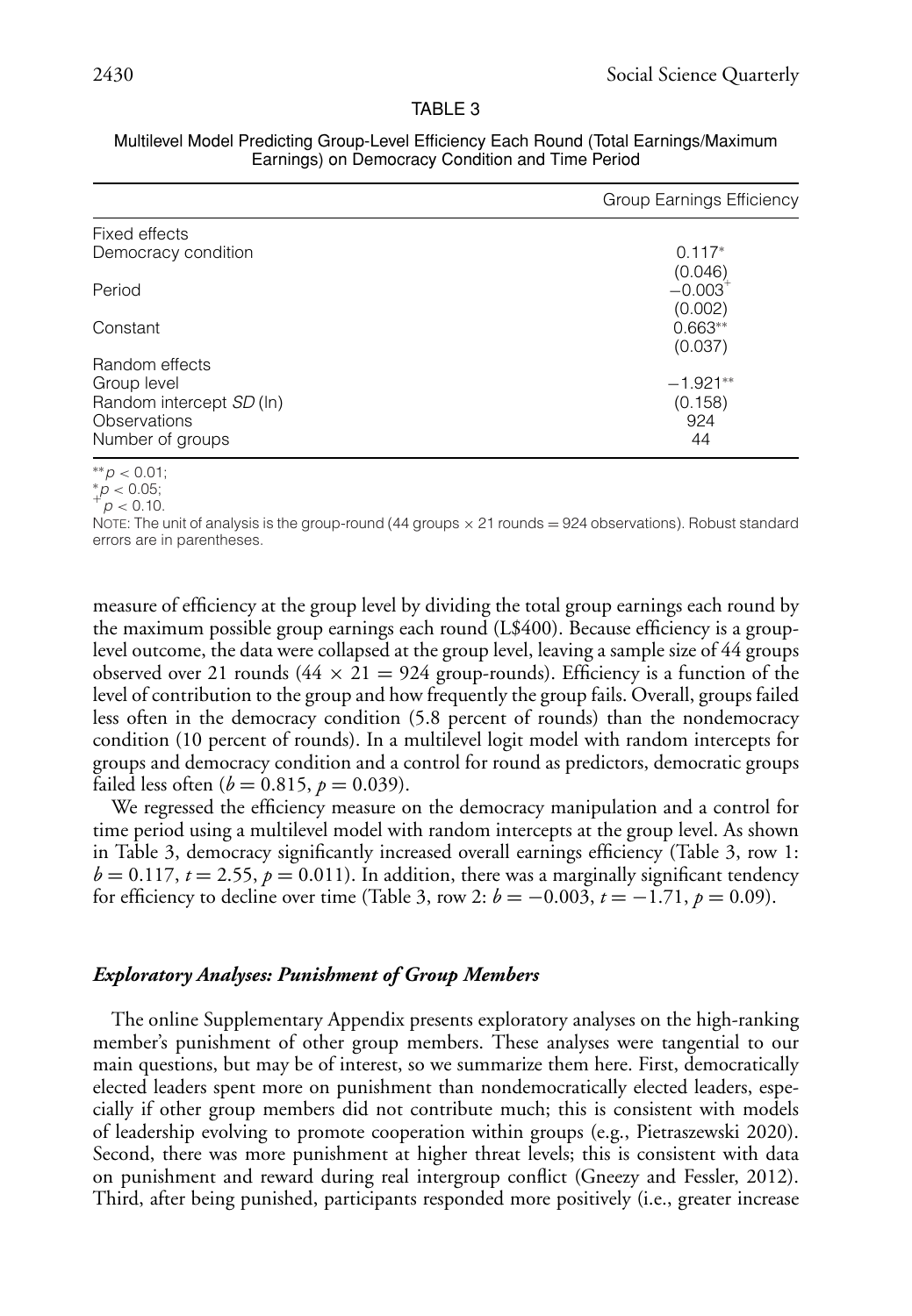in cooperation) in the democratic condition than in the nondemocratic condition; this is consistent with research showing that punishment is more effective at maintaining cooperation in democratic groups and in societies with a strong rule of law (Grossman and Baldassarri, 2012; Herrmann, Thoni, and Gächter, 2008). However, the effect sizes and significance of these exploratory results often depended on whether influential participants were included (see Supplementary Appendix), so they should be treated with caution.

#### **Discussion**

Groups seeking to produce public goods must overcome the free-rider problem. In stratified groups, individuals in high-ranking positions often possess incentives to manipulate or otherwise exploit low-ranking group members. This study examines democratic competition for rank as a structural solution to these obstacles. Under such a system, cooperative behavior can—in theory—provide a pathway to valued, high-ranking positions. Compared to dominance-based competition, we expected democratic competition to create material incentives for cooperative behavior, and correspondingly produce greater cooperation.

Our results indicate that democratic competition improves group cooperation in some ways, but not others. In particular, we find that groups characterized by democratic competition for rank were indeed more likely to reward high (compared to low) contributors by electing them to the high-ranking position. This contrasts with dominance-based groups, in which low contributors are by definition more likely to attain high rank. We also find evidence that individuals in democratic groups contribute to public goods at greater levels than those in nondemocratic groups. Across four of five alternative models tested, *p*-values for this finding ranged from 0.04 to 0.06. In one of the five models, the effect of democracy on cooperation was statistically significant, but only for high-ranking individuals. This variation suggests a need for caution and further research. We also find that democratic groups have greater levels of total welfare than nondemocratic groups. On the whole, this suggests that groups seeking to generate public goods benefit from democratic competition over rank.

At the same time, we did not find support for the hypothesis that democratic groups engage in lower levels of threat manipulation. After accounting for a few highly influential participants, we found no significant relationship between the democracy manipulation and the extent to which participants invested in increasing the group threat. We also did not find support for the hypothesis that democratic groups will cooperate more in response to external threats compared to nondemocratic groups. In retrospect, given that democracy did not reduce threat manipulation—and thus did not increase the genuineness of the threat—it is perhaps not surprising that individuals are not more responsive to threats in democratic versus nondemocratic groups. This suggests that participants are at least somewhat aware that threat manipulation continues to exist in democratic groups.<sup>11</sup>

One possible explanation for why democracy did not reduce threat manipulation is that, unlike contribution, threat manipulation is undetectable. Future research could manipulate whether threat manipulation is observable, to evaluate whether this reduces the tendency for individuals to manipulate threats. This would have real-world analogues in efforts to increase transparency in democratic governments.

 $11$ Additionally, we investigate whether participants manipulated the threat level prosocially, to encourage contribution. We report analyses investigating this possibility in the online Supplementary Appendix (see Table S5); in short, we find no evidence that increasing perceived threats is associated with being prosocial.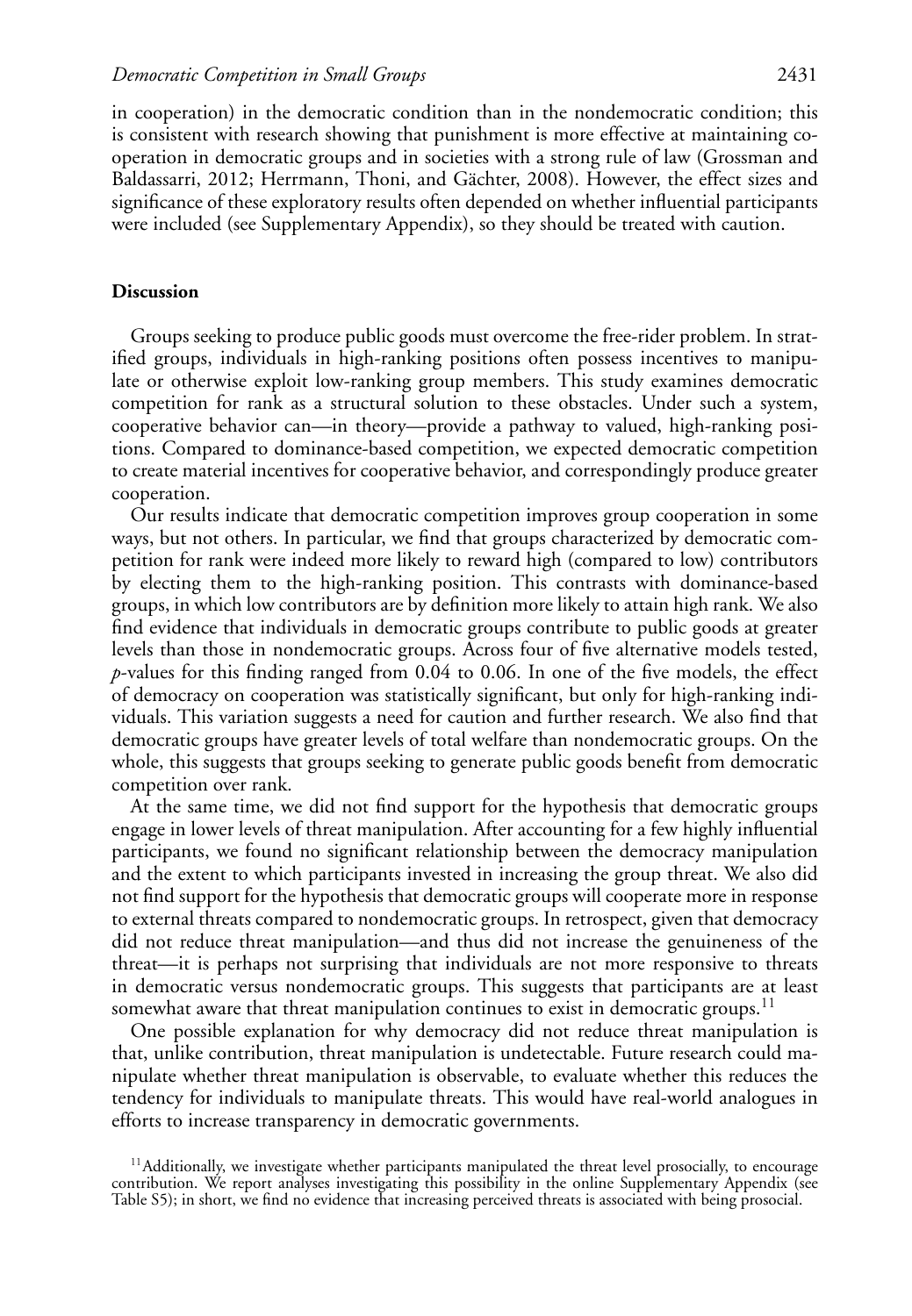Our work contributes to the broad interdisciplinary literature on both group processes and collective action. A number of studies examine the conditions under which individuals choose to create a (usually autocratic) leadership position as a means to solve collective action problems (Benard, 2012; Rutte and Wilke, 1985; Samuelson et al., 1984). In addition, a number of studies have investigated how either leader traits or leadership styles shape group behavior and outcomes (De Cremer and Van Vugt, 2002; Lewin, Lippitt, and White, 1939). Our study instead examines the intragroup political process as a structural solution to public goods problems, and shows that such processes can make an important difference for group behavior and outcomes. Future work should examine other dimensions of democratic competition in groups, such as whether it can reduce status disagreements (Kilduff, Willer, and Anderson, 2016) or increase synergistic outcomes in groups (Manago, Sell, and Goar, 2019).

More broadly, the results suggest that democratic competition is an institution with clear benefits, but also with less obvious pitfalls. The observation that threat manipulation occurs in democracies is far from new (e.g., Fordham, 1998; Johnson, 1985), but our findings provide one of the few causal tests of this idea.

While our work makes a number of contributions, it also has several limitations. Our design—bringing four-person groups into the lab to interact live for up to two hours makes the use of a random general population sample unfeasible. In addition, our focus on small groups means we cannot say with certainty whether and to what extent these results might "scale up" to larger, more complex groups. Clearly, adding complexity also introduces a variety of possible moderators or confounding variables that need to be explored systematically. Our contribution lies in demonstrating the causal effect of democratic competition in a way that would not be possible with nonexperimental data. Ultimately, a broad range of studies employing different methods and samples will be the best judge of the robustness of our results.

In sum, our research finds evidence that democratic competition may help solve the collective action problem, eliciting somewhat higher rates of contribution and generating greater overall social welfare. At the same time, democratic competition did not reduce the tendency to exaggerate external threats to the group. These findings underscore the importance and complexity of intragroup political processes for the study of collective action.

#### **REFERENCES**

Axelrod, R. M. 2006. *The Evolution of Cooperation*. New York: Basic Books.

Barclay, P. 2004. "Trustworthiness and Competitive Altruism Can Also Solve the "Tragedy of the Commons."" *Evolution and Human Behavior* 25(4):209–20.

Barclay, P., and S. Benard. 2013. "Who Cries Wolf, and When? Manipulation of Perceived Threats to Preserve Rank in Cooperative Groups." *PLoS One* 8(9):e73863.

Benard, S. 2012. "Cohesion from Conflict Does Intergroup Conflict Motivate Intragroup Norm Enforcement and Support for Centralized Leadership?" *Social Psychology Quarterly* 75(2):107–30.

Benard, S., and L. Doan. 2011. "The Conflict-Cohesion Hypothesis: Past, Present, and Possible Futures." *Advances in Group Process* 28:189–224.

Berger, J., B. P. Cohen, and M. Zelditch Jr. 1972. "Status Characteristics and Social Interaction." *American Sociological Review* 37(3):241–55.

Bienenstock, E. J., and A. J. Bianchi. 2004. "Activating Performance Expectations and Status Differences Through Gift Exchange: Experimental Results." *Social Psychology Quarterly* 67(3):310–18.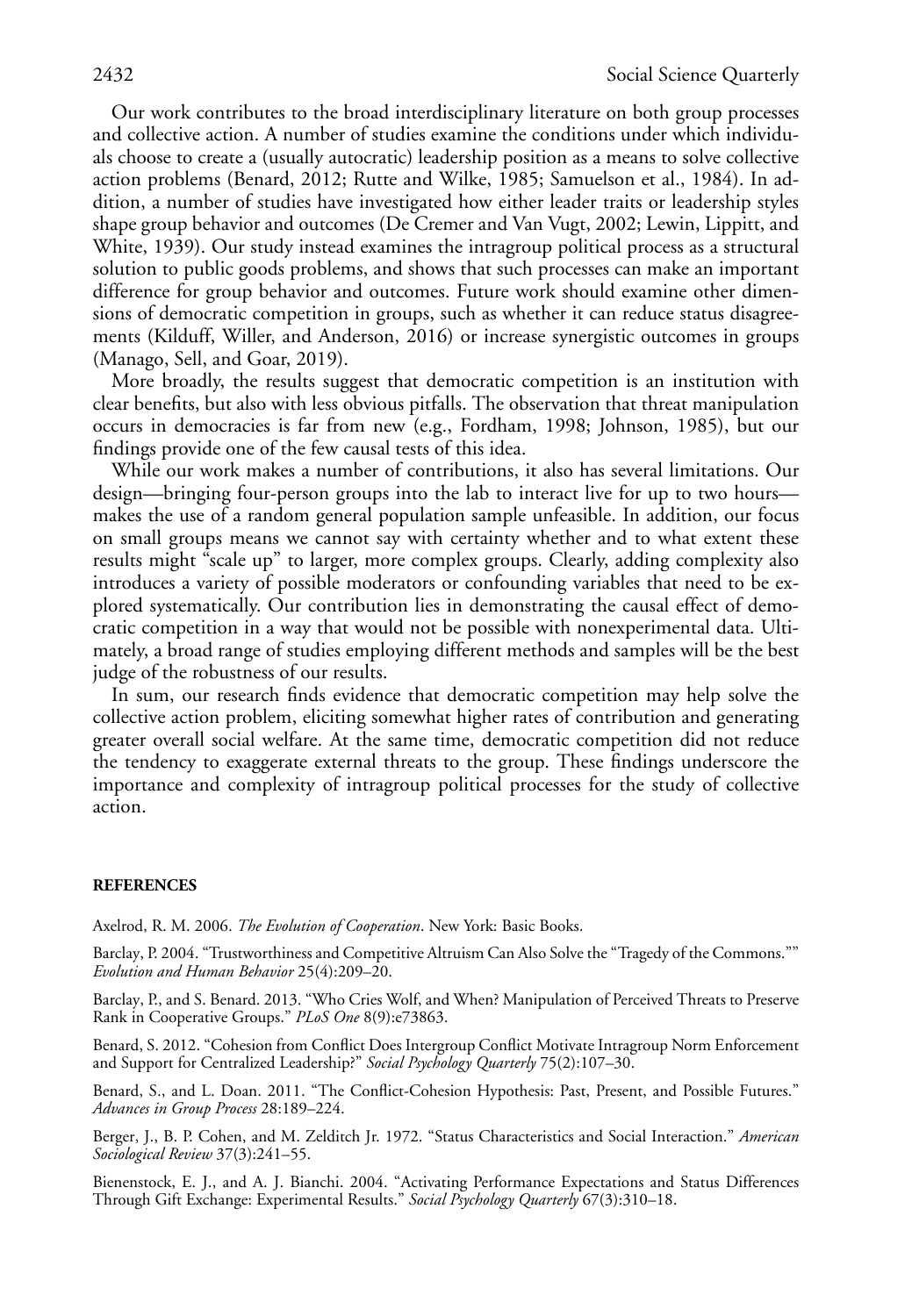Blau, P. M. 1964. *Exchange and Power in Social Life*. Piscataway, NJ: Transaction Publishers.

———. 1968. "The Hierarchy of Authority in Organizations." *American Journal of Sociology* 73(4):453–67.

Bornstein, G. 2003. "Intergroup Conflict: Individual, Group, and Collective Interests." *Personality and Social Psychology Review* 7(2):129–45.

Bowles, S. 2006. "Group Competition, Reproductive Leveling, and the Evolution of Human Altruism." *Science* 314(5805):1569–72.

Brewer, M. B. 2001. "Ingroup Identification and Intergroup Conflict." Pp. 17–41 in R. D. Ashmore, L. Jussim, and D. Wilder, eds., *Social Identity, Intergroup Conflict, and Conflict Reduction*. Oxford: Oxford University Press.

Cirincione, J., J. T. Matthews, G. Perkovich, and A. Orton. 2004. "WMD in Iraq: Evidence and Implications." *Biosecurity and Bioterrorism: Biodefense Strategy, Practice, and Science* 2(1):51–55.

Cook, K. S., and R. M. Cooper. 2003. "Experimental Studies of Cooperation, Trust, and Social Exchange." Pp. 209–44 *Trust and Reciprocity*. New York: Russell Sage.

Coser, L. A. 1956. *The Functions of Social Conflict* (Vol. 9). Abingdon: Routledge.

De Cremer, D., and D. Van Knippenberg. 2002. "How Do Leaders Promote Cooperation? The Effects of Charisma and Procedural Fairness." *Journal of Applied Psychology* 87(5):858.

De Cremer, D., and M. Van Vugt. 2002. "Intergroup and Intragroup Aspects of Leadership in Social Dilemmas: A Relational Model of Cooperation." *Journal of Experimental Social Psychology* 38(2):126–36.

De Dreu, C. K. 2006. "When Too Little or Too Much Hurts: Evidence for a Curvilinear Relationship Between Task Conflict and Innovation in Teams." *Journal of Management* 32(1):83–107.

Fehr, Ernst and Simon Gächter. 2002. "Altruistic Punishment in Humans." *Nature* 415(6868):137–40.

Fischbacher, U. 2007. "z-Tree: Zurich Toolbox for Ready-Made Economic Experiments." *Experimental Economics* 10(2):171–78.

Fordham, B. 1998. "The Politics of Threat Perception and the Use of Force: A Political Economy Model of US Uses of Force, 1949–1994." *International Studies Quarterly* 42(3):567–90.

Gambetta, D. 2009. *Codes of the Underworld: How Criminals Communicate (Kindle Version)*. Princeton, NJ: Princeton University Press. Available at [http://Amazon.com.](http://Amazon.com)

Gneezy, A., and D. M. T. Fessler. 2012. "Conflict, Sticks, and Carrots: War Increases Prosocial Punishments and Rewards." *Proceedings of the Royal Society of London B* 279:219–23.

Gould, Roger V. 2003. Collision of Wills: How Ambiguity About Social Rank Breeds Conflict: University of Chicago Press.

Grossman, G., and D. Baldassarri. 2012. "The Impact of Elections on Cooperation: Evidence from a Lab-inthe-Field Experiment in Uganda." *American Journal of Political Science* 56(4):964–85.

Hall, J., and W. H. Watson. 1970. "The Effects of a Normative Intervention on Group Decision-Making Performance." *Human Relations* 23(4):299–317.

Hardin, G. 1968. "The Tragedy of the Commons. The Population Problem Has No Technical Solution; It Requires a Fundamental Extension in Morality." *Science* 162(3859):1243.

———. 1982. *Collective* A*ction*. Washington, DC: Resources for the Future.

Hardy, C., and M. Van Vugt. 2006. "Giving for Glory in Social Dilemmas: The Competitive Altruism Hypothesis." *Personality and Social Psychology Bulletin* 32:1402–13.

Harrell, A., and B. Simpson. 2016. "The Dynamics of Prosocial Leadership: Power and Influence in Collective Action Groups." *Social Forces* 94(3):1283–308.

Henrich, J., and F. J. Gil-White. 2001. "The Evolution of Prestige: Freely Conferred Deference as a Mechanism for Enhancing the Benefits of Cultural Transmission." *Evolution and Human Behavior* 22(3):165–96.

Herrmann, B., C. Thoni, and S. Gächter. 2008. "Antisocial Punishment Across Societies." *Science* 319(5868):1362–67.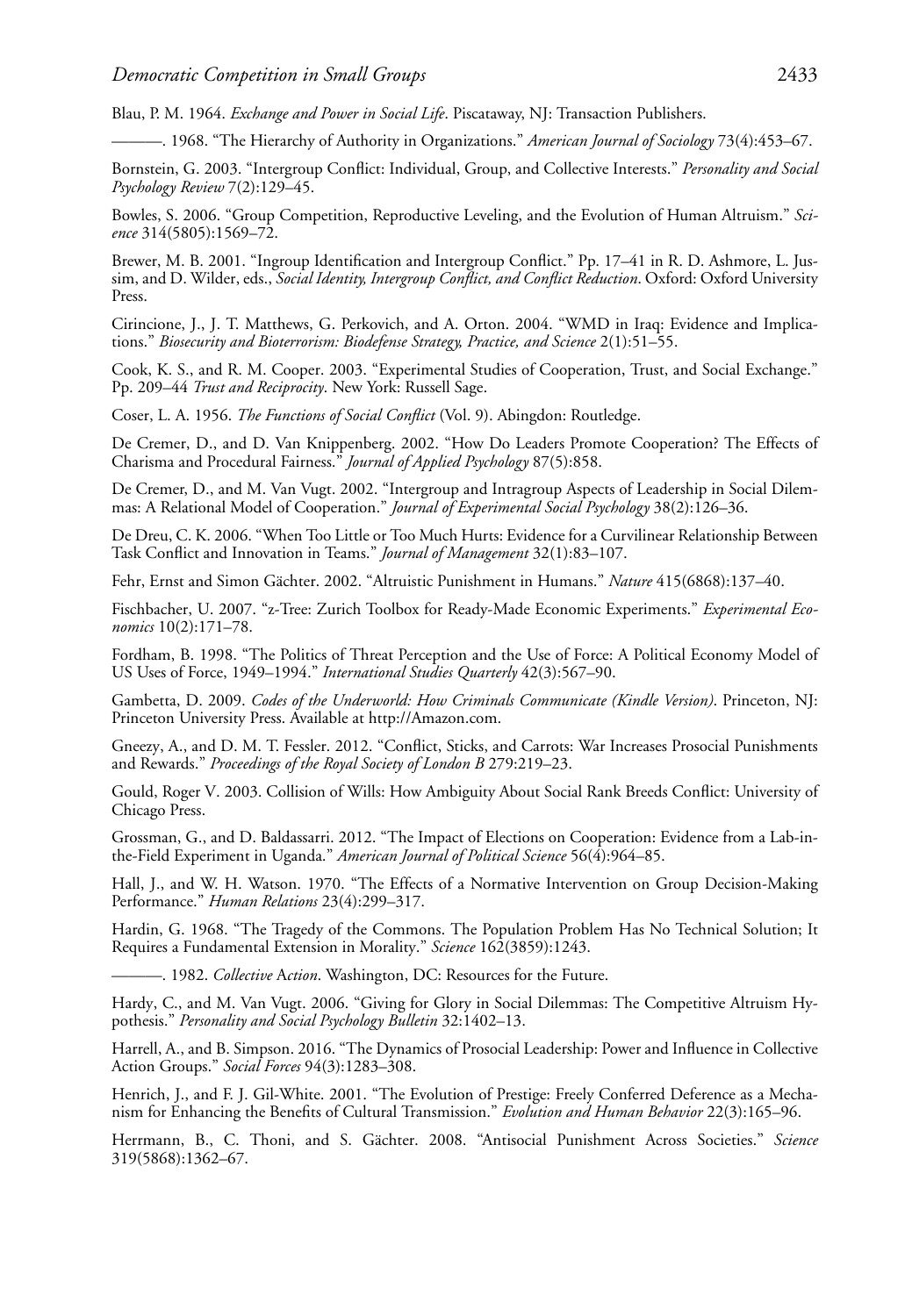Horne, C. 2009. *The Rewards of Punishment: A Relational Theory of Norm Enforcement*, Stanford: Stanford University Press.

Johnson, R. H. 1985. "Exaggerating America's Stakes in Third World Conflicts." *International Security* 10(3):32–68.

Kennedy, J. A., C. Anderson, and D. A. Moore. 2013. "When Overconfidence Is Revealed to Others: Testing the Status-Enhancement Theory of Overconfidence." *Organizational Behavior and Human Decision Processes* 122(2):266–79.

Kilduff, G. J., R. Willer, and C. Anderson. 2016. "Hierarchy and Its Discontents: Status Disagreement Leads to Withdrawal of Contribution and Lower Group Performance." *Organization Science* 27(2):373–90.

Kiyonari, T., and P. Barclay. 2008. "Cooperation in Social Dilemmas: Free Riding May Be Thwarted by Second-Order Reward Rather than by Punishment." *Journal of Personality and Social Psychology* 95(4):826.

Kollock, P. 1998. "Social Dilemmas: The Anatomy of Cooperation." *Annual Review of Sociology* 24:183–214.

Komorita, S. S., and C. D. Parks. 1994. *Social Dilemmas*. Madison, WI: Brown & Benchmark.

Lawler, E. J. 1975. "An Experimental Study of Factors Affecting the Mobilization of Revolutionary Coalitions." *Sociometry* 38:163–79.

Lewin, K., R. Lippitt, and R. K. White. 1939. "Patterns of Aggressive Behavior in Experimentally Created "Social Climates." *Journal of social psychology* 10(2):269–99.

Loch, C., M. Yaziji, and C. Langen. 2001. "The Fight for the Alpha Position: Channeling Status Competition in Organizations." *European Management Journal* 19(1):16–25. .

Lucas, J. W. 2003. "Theory-Testing, Generalization, and the Problem of External Validity." *Sociological Theory* 21(3):236–53.

Luke, Douglas A. 2004. Multilevel Modeling, Vol. 143: Sage.

Malinowski, B. 1920. "51. Kula; the Circulating Exchange of Valuables in the Archipelagoes of Eastern New Guinea." *Man* 20:97–105.

Manago, B., J. Sell, and C. Goar. 2019. "Groups, Inequality, and Synergy." *Social Forces* 97(3):1365–88.

Maner, J. K., and N. L. Mead. 2010. "The Essential Tension Between Leadership and Power: When Leaders Sacrifice Group Goals for the Sake of Self-Interest." *Journal of Personality and Social Psychology* 99(3): 482.

McAdam, D. 1990. *Freedom Summer*. Oxford: Oxford University Press.

Magaloni, Beatriz and Ruth Kricheli. 2010. "Political Order and One-Party Rule." *Annual review of political science* 13:123–43.

Milinski, M., D. Semmann, and H. Krambeck. 2002. "Donors to Charity Gain in Both Indirect Reciprocity and Political Reputation." *Proceedings of the Royal Society of London. Series B: Biological Sciences* 269(1494):881–83.

Molm, L.D., 2010. The structure of reciprocity. *Social psychology quarterly*, 73(2):119–131.

Oliver, P. 1980. "Rewards and Punishments as Selective Incentives for Collective Action: Theoretical Investigations." *American Journal of Sociology* 85:1356–75.

Oliver, P., G. Marwell, and R. Teixeira. 1985. "A Theory of the Critical Mass. I. Interdependence, Group Heterogeneity, and the Production of Collective Action." *American Journal of Sociology* 91(3):522–56.

Olson, M. 1965. *The Logic of Collective Action* (Vol. 124). Cambridge, MA: Harvard University Press.

Ostrom, E. 1990. *Governing the C: The Evolution of Institutions for Collective Action*. Cambridge: Cambridge University Press.

Ostrom, E., J. Walker, and R. Gardner. 1992. "Covenants with and Without a Sword: Self-Governance Is Possible." *American Political Science Review* 86(2):404–17.

Pietraszewski, D. 2020. "The Evolution of Leadership: Leadership and Followership as a Solution to the Problem of Creating and Executing Successful Coordination and Cooperation Enterprises." *Leadership Quarterly* 31. -[https://doi.org/10.1016/j.leaqua.2019.05.006.](https://doi.org/10.1016/j.leaqua.2019.05.006)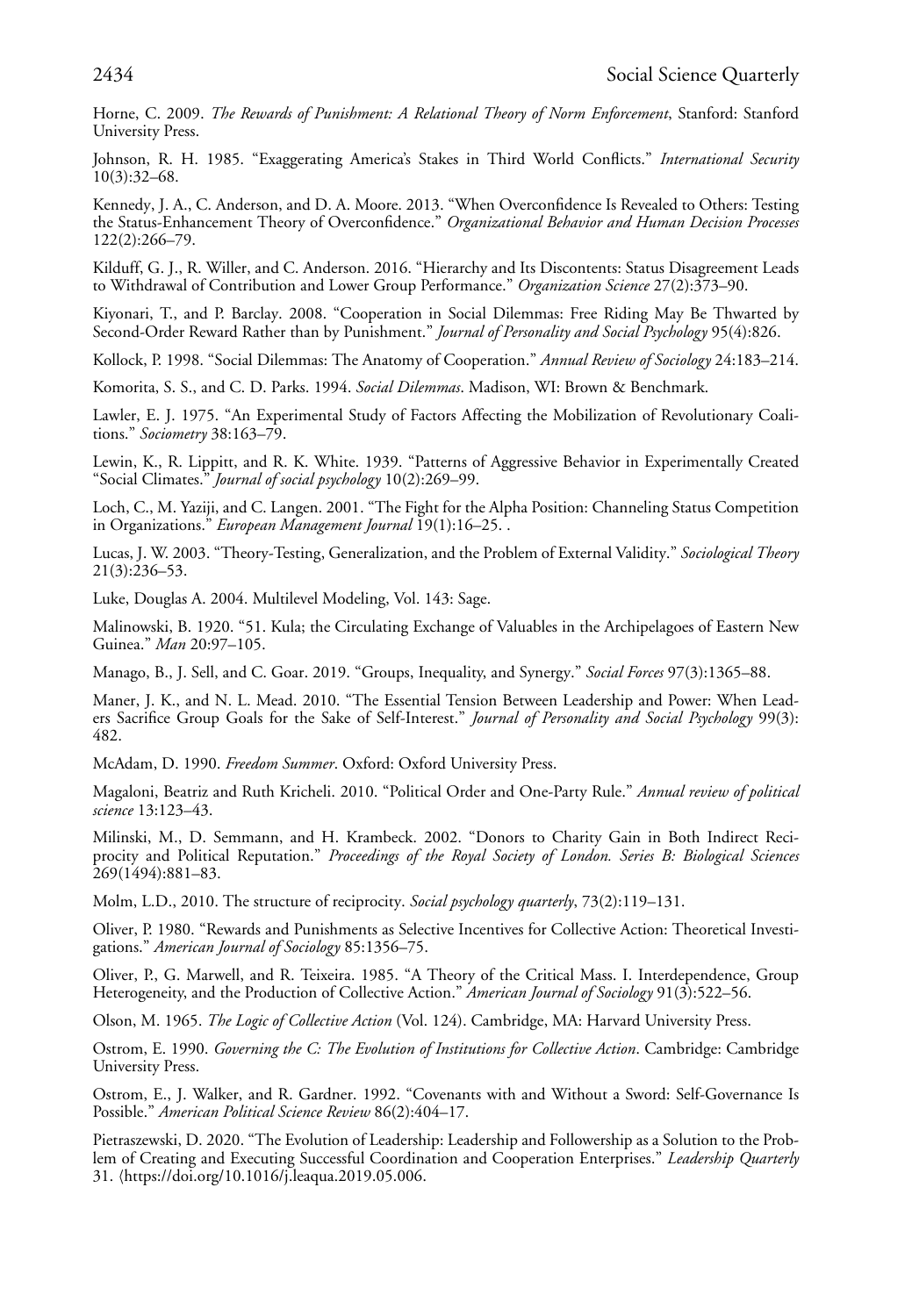Price, M. E. 2003. "Pro-Community Altruism and Social Status in a Shuar Village." *Human Nature* 14(2):191–208.

Putnam, R. D. 2000. *Bowling Alone: The Collapse and Revival of American Community*. New York: Simon and Schuster.

Reeve, H. K., and B. Hölldobler. 2007. "The Emergence of a Superorganism Through Intergroup Competition." *Proceedings of the National Academy of Sciences* 104(23):9736–40.

Reeve, H. K., and S. - F. Shen. 2006. "A Missing Model in Reproductive Skew Theory: The Bordered Tugof-War." *Proceedings of the National Academy of Sciences* 103(22):8430–34.

Rutte, C., and H. Wilke. 1985. "Preference for Decision Structures in a Social Dilemma Situation." *European Journal of Social Psychology* 15(3):367–70.

Samuelson, C. D., D. M. Messick, C. Rutte, and H. Wilke. 1984. "Individual and Structural Solutions to Resource Dilemmas in Two Cultures." *Journal of Personality and Social Psychology* 47(1):94.

Sherif, M. 1966. *In Common Predicament: Social Psychology of Intergroup Conflict and Cooperation*. Boston, MA: Houghton Mifflin Harcourt.

Simmel, G. 2010. *Conflict and the Web of Group Affiliations*. New York: Simon and Schuster.

Simmel, Georg. [1908]1955. "Conflict." Georg Simmel, Conflict and the Web of Group-Afiiliations (New York: The Free Press, 1955).

Thomas-Hunt, M. C., and K. W. Phillips. 2004. "When What You Know Is Not Enough: Expertise and Gender Dynamics in Task Groups." *Personality and Social Psychology Bulletin* 30(12):1585–98.

Tisdall, S., and R. Norton-Taylor. 2010. "Obama Accused of Exaggerating Terror Threat for Personal Gain." *Guardian*. Available at [www.guardian.co.uk.](http://www.guardian.co.uk)

Tsebelis, G. 1990. *Nested Games: Rational Choice in Comparative Politics* (Vol. 18). Berkeley, CA: University of California Press.

Van Vugt, M., R. Hogan, and R. B. Kaiser. 2008. "Leadership, Followership, and Evolution: Some Lessons from the Past." *American Psychologist* 63(3):182.

Watts, D. P. 2010. "Dominance, Power, and Politics in Nonhuman and Human Primates." Pp. 109-38 in P. M. Kappeler and J. Silk, eds., *Mind the Gap*. Berlin: Springer.

West, M. A., and N. R. Anderson. 1996. "Innovation in Top Management Teams." *Journal of Applied psychology* 81(6):680.

West, S. A., A. Gardner, D. M. Shuker, T. Reynolds, M. Burton-Chellow, E. M. Sykes, M. A. Guinnee, and A. S. Griffin. 2006. "Cooperation and the Scale of Competition in Humans." *Current Biology* 16(11):1103–106.

Willer, R. 2004. "The Effects of Government-Issued Terror Warnings on Presidential Approval Ratings." *Current Research in Social Psychology* 10(1):1–12.

———. 2009. "Groups Reward Individual Sacrifice: The Status Solution to the Collective Action Problem." *American Sociological Review* 74(1):23–43.

Woolley, A. W., C. F. Chabris, A. Pentland, N. Hashmi, and T. W. Malone. 2010. "Evidence for a Collective Intelligence Factor in the Performance of Human Groups." *Science* 330(6004):686–88.

Wit, A. and Wilke, H., 1988. Subordinates' endorsement of an allocating leader in a commons dilemma: An equity theoretical approach. *Journal of Economic Psychology*, 9(2):151–168.

Yamagishi, T. 1986. "The Provision of a Sanctioning System as a Public Good." *Journal of Personality and Social Psychology* 51(1):110.

Zelditch, M. Jr. 1969. "Can You Really Study an Army in the Laboratory." Pp. 528–39 in A. Etzioni, ed., *A Sociological Reader on Complex Organizations*. New York: Holt, Rinehard, and Winston.